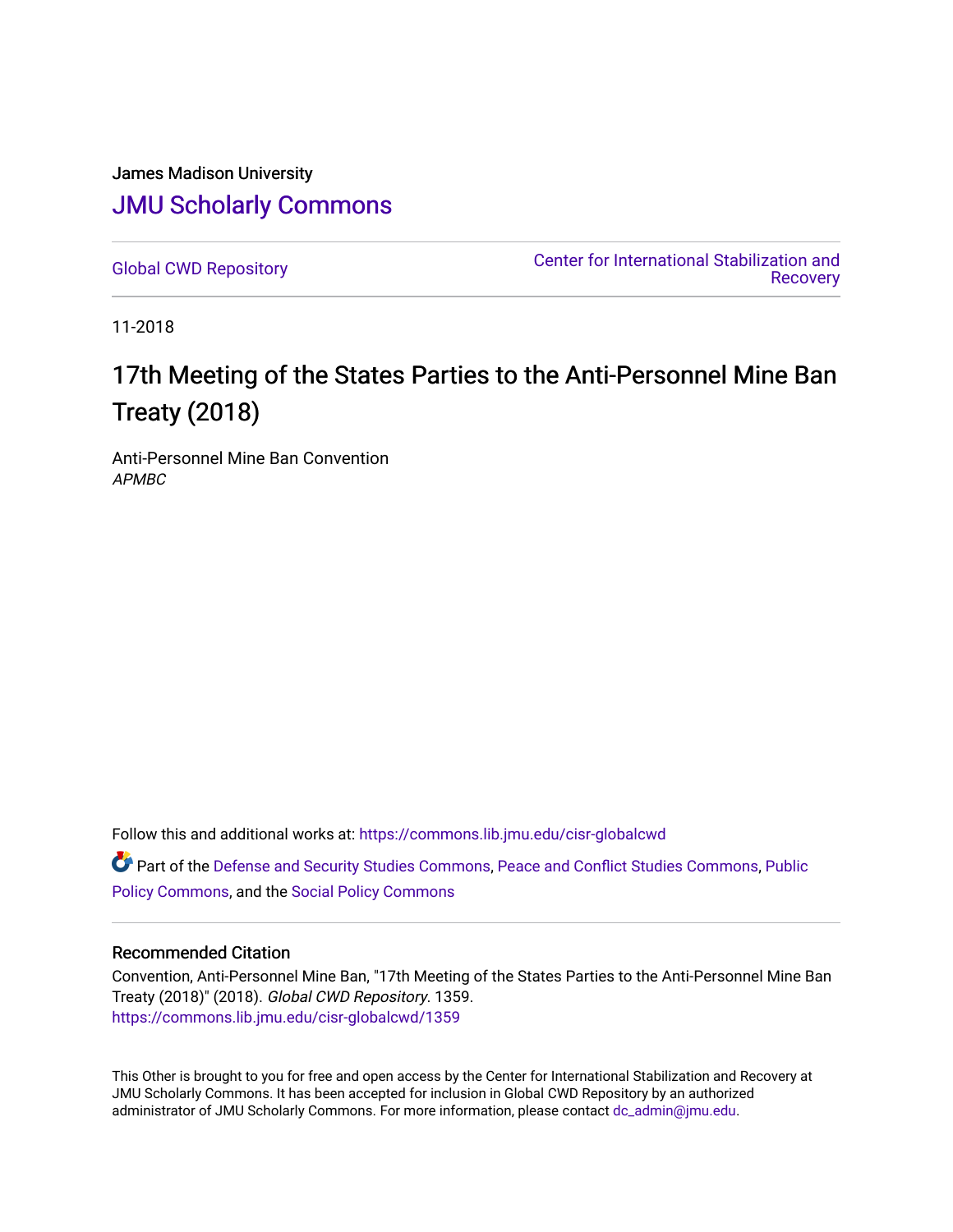# **Meeting of the States Parties to the Convention on the Prohibition of the Use, Stockpiling, Production and Transfer of Anti-Personnel Mines and on Their Destruction**

6 December 2018

Original: English

**Seventeenth Meeting Geneva, 26-30 November 2018**

# **Final report**

## **I. Introduction**

1. The Convention on the Prohibition of the Use, Stockpiling, Production and Transfer of Anti-Personnel Mines and on Their Destruction provides in Article 11, paragraphs 1 and 2, that the States Parties shall meet regularly in order to consider any matter with regard to the application or implementation of this Convention. At the Third Review Conference (Maputo, 23-27 June 2014), the States Parties agreed that, beginning in 2015, a Meeting of the States Parties will be convened each year at the end of November or beginning of December until the end of 2018.

2. The Sixteenth Meeting of the States Parties held in Vienna, Austria, from 18 to 21 December 2017, decided to hold the Seventeenth Meeting of the States Parties in Geneva, Switzerland, during the week of 26 November 2018, and to elect Ambassador Suraya Dalil, Permanent Representative of Afghanistan to the United Nations Office in Geneva, President of the Seventeenth Meeting of the States Parties.<sup>1</sup> To prepare for the Seventeenth Meeting, in keeping with past practice, a provisional agenda and programme of work were presented at the 7–8 June 2018 intersessional meetings of the Convention. Based upon discussions at the meetings, it was the conclusion of the President that these documents were generally acceptable to the States Parties to be put before the Seventeenth Meeting for adoption. To seek views on matters of substance, an informal meeting was also convened in Geneva, on 18 September 2018, to which all States Parties, States not party and interested organizations were invited to participate.

## **II. Organization of the Meeting**

3. The Seventeenth Meeting of the States Parties was opened on 26 November 2018 by Ambassador Suraya Dalil of Afghanistan, President of the Seventeenth Meeting. A high level opening ceremony featured messages by the Minister of Foreign Affairs of Afghanistan, Salahuddin Rabbani; the Director General of the International Committee of the Red Cross (ICRC), Yves Daccord; the Convention's Special Envoy, HRH Prince Mired Bin Raad Bin Zeid Al Hussein of Jordan; the Director of the International Campaign to Ban Landmines (ICBL), Hector Guerra; the Director of Fundacion Red, Jesus Martinez; as well as the President of the Council of Foundation of the Geneva International Centre for Humanitarian Demining (GICHD), Barbara Haering.

4. At the first plenary session, on 26 November 2018, the Meeting adopted its agenda, as contained in document APLC/MSP.17/2018/1 and its programme of work, as contained in APLC/MSP.17/2018/2/Rev.1.



<sup>1</sup> APLC/MSP.16/2017/11, paragraph 47.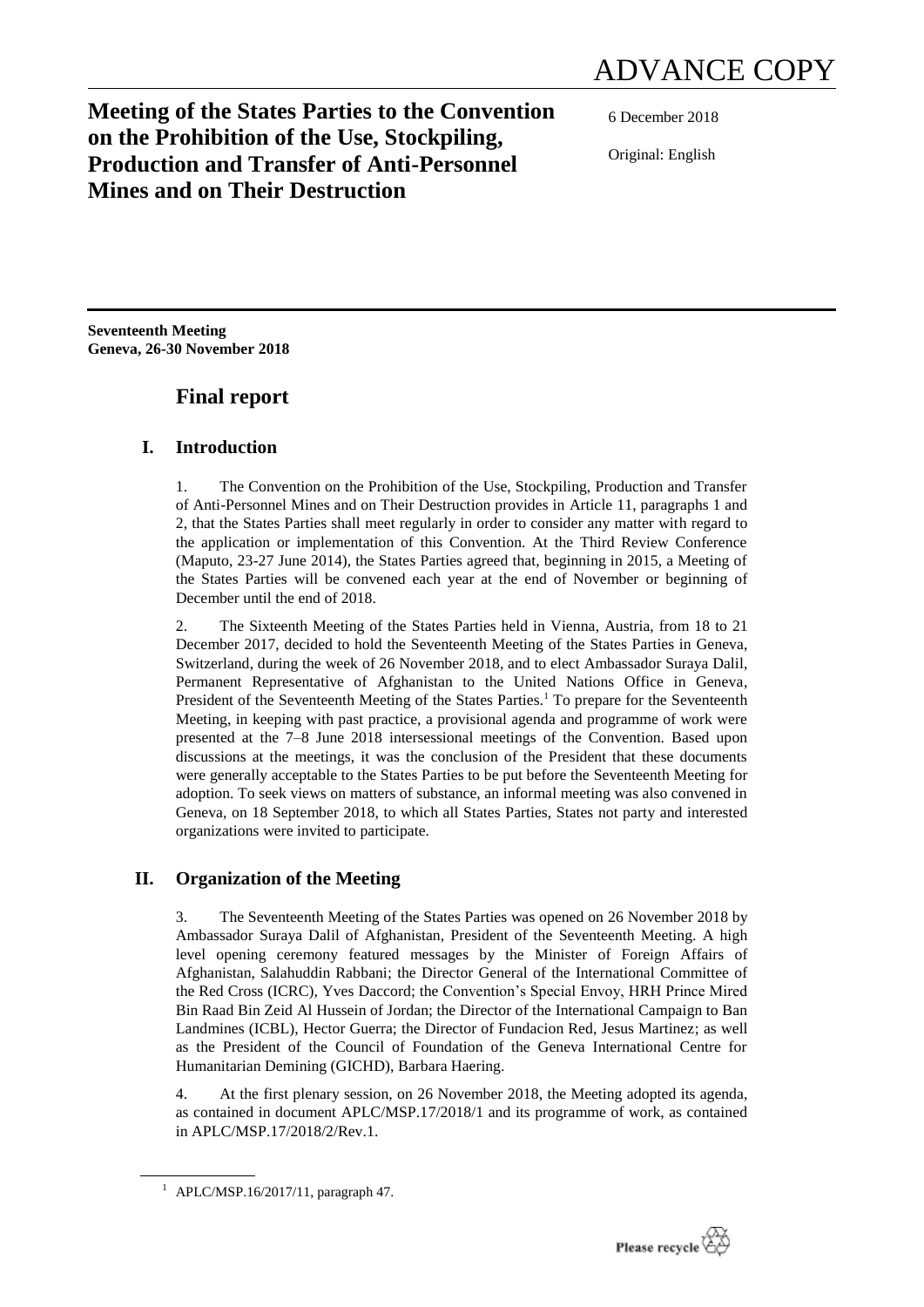5. Also at the same first plenary session, Algeria, Canada, Chile, Croatia, Ecuador, Iraq, Switzerland and the United Kingdom of Great Britain and Northern Ireland were elected by acclamation as Vice-Presidents of the Seventeenth Meeting. The Meeting unanimously confirmed the nomination of Ambassador Sabrina Dallafior, Permanent Representative of Switzerland to the Conference on Disarmament, as Secretary-General of the Meeting. The Meeting also took note of the appointment, by the President, of Juan Carlos Ruan, Director of the Implementation Support Unit (ISU), as the President's Executive Coordinator.

#### **III. Participation in the Meeting**

6. In accordance with Article 11, paragraph 4, of the Convention and rule 1, paragraph 1, of the Rules of procedure, the following States Parties participated in the Meeting: Afghanistan, Albania, Algeria, Angola, Argentina, Australia, Austria, Belarus, Belgium, Bolivia (Plurinational State of), Bosnia and Herzegovina, Botswana, Brazil, Bulgaria, Cambodia, Canada, Chad, Chile, Colombia, Costa Rica, Croatia, Cyprus, Czechia, Democratic Republic of the Congo, Djibouti, Dominican Republic, Ecuador, El Salvador, Estonia, Ethiopia, Finland, France, Germany, Greece, Guatemala, Holy See, Honduras, Hungary, Indonesia, Iraq, Ireland, Italy, Japan, Jordan, Kuwait, Latvia, Lithuania, Luxembourg, Malaysia, Malta, Mauritania, Mexico, Montenegro, Mozambique, Netherlands, New Zealand, Niger, Nigeria, Norway, Oman, Panama, Peru, Philippines, Poland, Portugal, Qatar, Romania, San Marino, Senegal, Serbia, Slovakia, Slovenia, Somalia, South Africa, South Sudan, Spain, Sri Lanka, State of Palestine, Sudan, Sweden, Switzerland, Tajikistan, Thailand, Trinidad and Tobago, Tunisia, Turkey, Uganda, Ukraine, United Kingdom of Great Britain and Northern Ireland, Venezuela (Bolivarian Republic of), Yemen, Zambia, and Zimbabwe.

7. In accordance with Article 11, paragraph 4, of the Convention and rule 1, paragraph 1, of the Rules of procedure, the following States participated in the Meeting as observers: Azerbaijan, China, India, Lebanon, Morocco, Myanmar, Pakistan, Saudi Arabia, Singapore, and United States of America.

8. In accordance with Article 11, paragraph 4, of the Convention and rule 1, paragraphs 2 and 3, of the Rules of procedure, the following international organizations and institutions, regional organizations, entities and non-governmental organizations attended the Meeting as observers: ASEAN Regional Mine Action Center, European Union, Geneva International Centre for Humanitarian Demining, Implementation Support Unit for the Convention on Cluster Munitions, International Campaign to Ban Landmines, International Committee of the Red Cross, Organization of American States (OAS), Organization for Security and Cooperation in Europe (OSCE), United Nations Children's Fund (UNICEF), United Nations Development Programme (UNDP), United Nations High Commissioner for Human Rights (UNHCHR), United Nations Mine Action Service (UNMAS), United Nations Office for Disarmament Affairs, and World Food Programme.

9. In accordance with Article 11, paragraph 4, of the Convention and rule 1, paragraph 4, of the Rules of procedure, the following other organizations attended the Meeting as observers: APOPO, Center for International Stabilization and Recovery, Centre de perfectionnement aux actions post-conflictuelles de déminage et dépollution (CPADD) Cleared Ground Demining, Find a Better Way, International Trust Fund – Enhancing Human Security (ITF), Mines Advisory Group (MAG), and The HALO Trust.

10. A list of all delegations and delegates to the Meeting is contained in document APLC/MSP.17/2018/INF.1.

#### **IV. Work of the Meeting**

11. The Seventeenth Meeting of the States Parties held eight plenary sessions on 26, 27, 29 and 30 November 2018. During the first and second plenary sessions, on 26 November 2018, States Parties and observer delegations delivered statements of a general nature.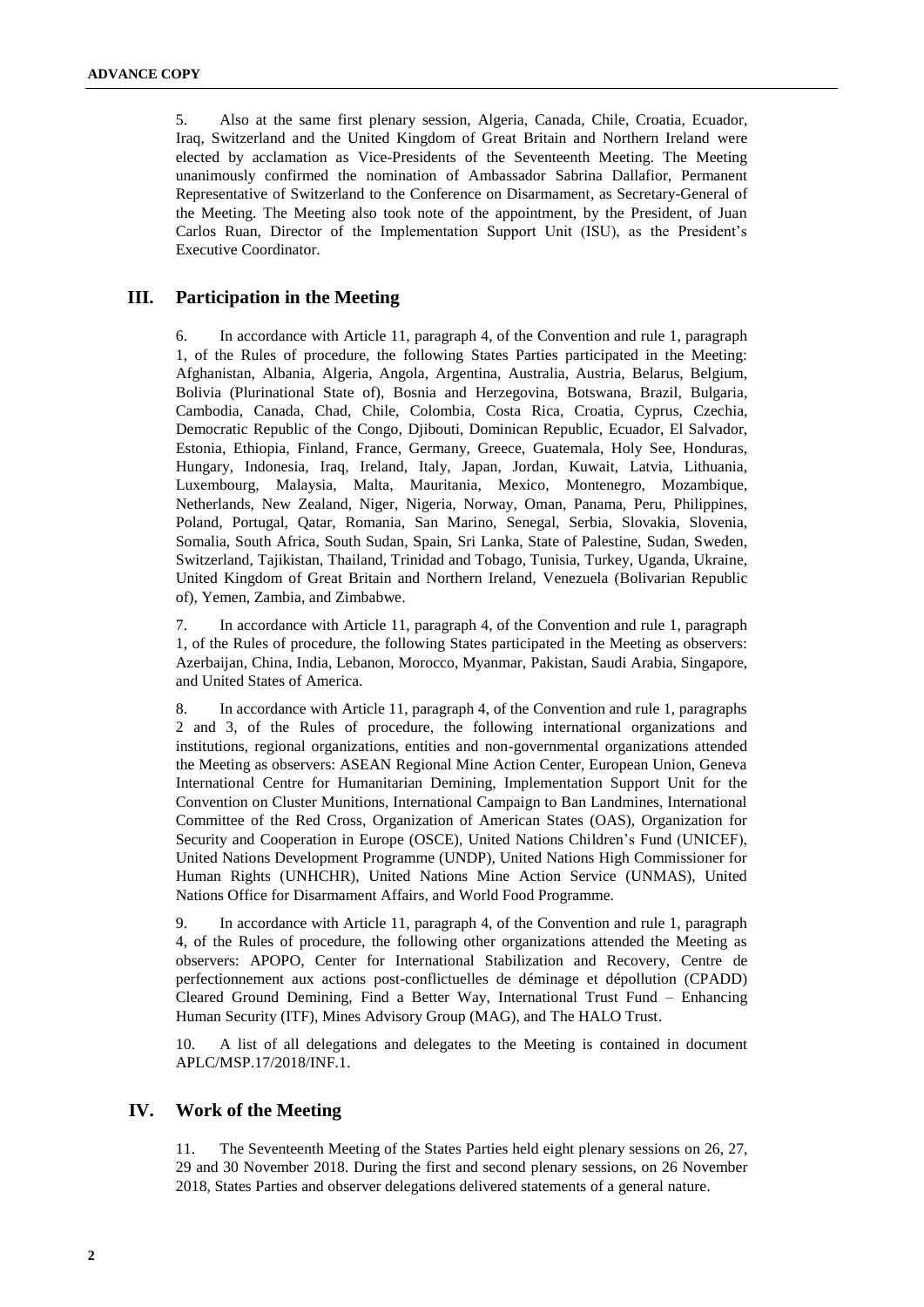12. At the second and third plenary sessions, the States Parties that had submitted requests for extensions in accordance with Article 5, paragraphs 3 and 4, of the Convention, Bosnia and Herzegovina, Croatia, Cyprus, Serbia, Sudan, Ukraine, and the United Kingdom, presented their requests, the executive summaries of which are contained in APLC/MSP.17/2018/WP.7, APLC/MSP.17/2018/WP.9, APLC/MSP.17/2018/WP.11, APLC/MSP.17/2018/WP.13, APLC/MSP.17/2018/WP.15, APLC/MSP.17/2018/WP.22, and APLC/MSP.17/2018/WP.19, respectively. In addition, Switzerland, in its capacity as the Chair of the Committee on Article 5 Implementation presented analyses relating requests for extensions to the Article 5 deadline, as contained in APLC/MSP.17/2018/WP.8, APLC/MSP.17/2018/WP.10, APLC/MSP.17/2018/WP.24, APLC/MSP.17/2018/WP.12, APLC/MSP.17/2018/WP.16, APLC/MSP.17/2018/WP.23, and APLC/MSP.17/2018/WP.20 and APLC/MSP.17/2018/WP.20/Corr.1, respectively.

13. During its fourth through eighth plenary sessions, the Meeting considered the general status and operation of the Convention, reviewing progress made and challenges that remain in the pursuit of the Convention's goals and in the application of the Maputo Action Plan 2015-2019 and the Maputo+15 Declaration.

14. At the third and fourth plenary sessions, the Meeting considered the activities of the Committee on Victim Assistance. In particular, Belgium, in its capacity as the Chair of the Committee presented the report of the Committee's work and its conclusions, as contained in APLC/MSP.17/2018/4 and APLC/MSP.17/2018/4/Add.1 to APLC/MSP.17/2018/4/Add.5. Updates were provided by States Parties responsible for significant numbers of landmine survivors on their efforts to fulfil obligations and on the steps they have taken to implement the victim assistance actions of the Maputo Action Plan, as well as by other interested States and organisations. The Meeting expressed concern about the number of victims of anti-personnel mines in different parts of the world.

15. At the fourth and fifth plenary sessions the Meeting considered the activities of the Committee on Article 5 Implementation. In particular, Switzerland, in its capacity as the Chair of the Committee, presented the report on the Committee's work and its conclusions and recommendations as contained in APLC/MSP.17/2018/3, APLC/MSP.17/2018/WP.5, APLC/MSP.17/2018/WP.14, APLC/MSP.17/2018/WP.17, APLC/MSP.17/2018/WP.18 and APLC/MSP.17/2018/WP.21. Updates were provided by States Parties that are still in the process of clearing mined areas pursuant to Article 5 of the Convention, as well as by other interested States and organisations. The Meeting warmly welcomed the announcement by Mauritania of the completion of its Article 5 mine clearance obligations.

16. At the fifth plenary session the Meeting considered the implementation of the obligations under Article 5 of the Convention. In particular, Switzerland, in its capacity as the Chair of the Committee, presented a document APLC/MSP.17/2018/10 titled "Reflections and understandings on the implementation and completion of Article 5 mine clearance obligations" recalling the key understandings in relation to the implementation of the Article 5 obligations and providing recommendations to States Parties in declaring completion of these obligations.

17. At the sixth plenary session, the Meeting considered the activities of the Committee on the Enhancement of Cooperation and Assistance. In particular, Canada, in its capacity as the Chair of the Committee presented the report of the Committee's work and its conclusions and recommendations, as contained in APLC/MSP.17/2018/6. States Parties and other interested States and organisations provided views on cooperation and assistance and the conclusions and recommendations of the Committee.

18. At the sixth plenary session, the Meeting considered the activities of the Committee on Cooperative Compliance. In particular, the President, in her capacity as the Chair of the Committee, presented the reports on the Committees' work, as contained in APLC/MSP.17/2018/5. Updates were provided by States Parties concerned, as well as by other interested States and organisations.

19. Also in the context of the consideration of the operation and status of the Convention, the Meeting discussed progress made and challenges that remain in destroying stockpiled anti-personnel mines and considered, in particular, document APLC/MSP.17/2018/7, as presented by the President. Updates were provided by States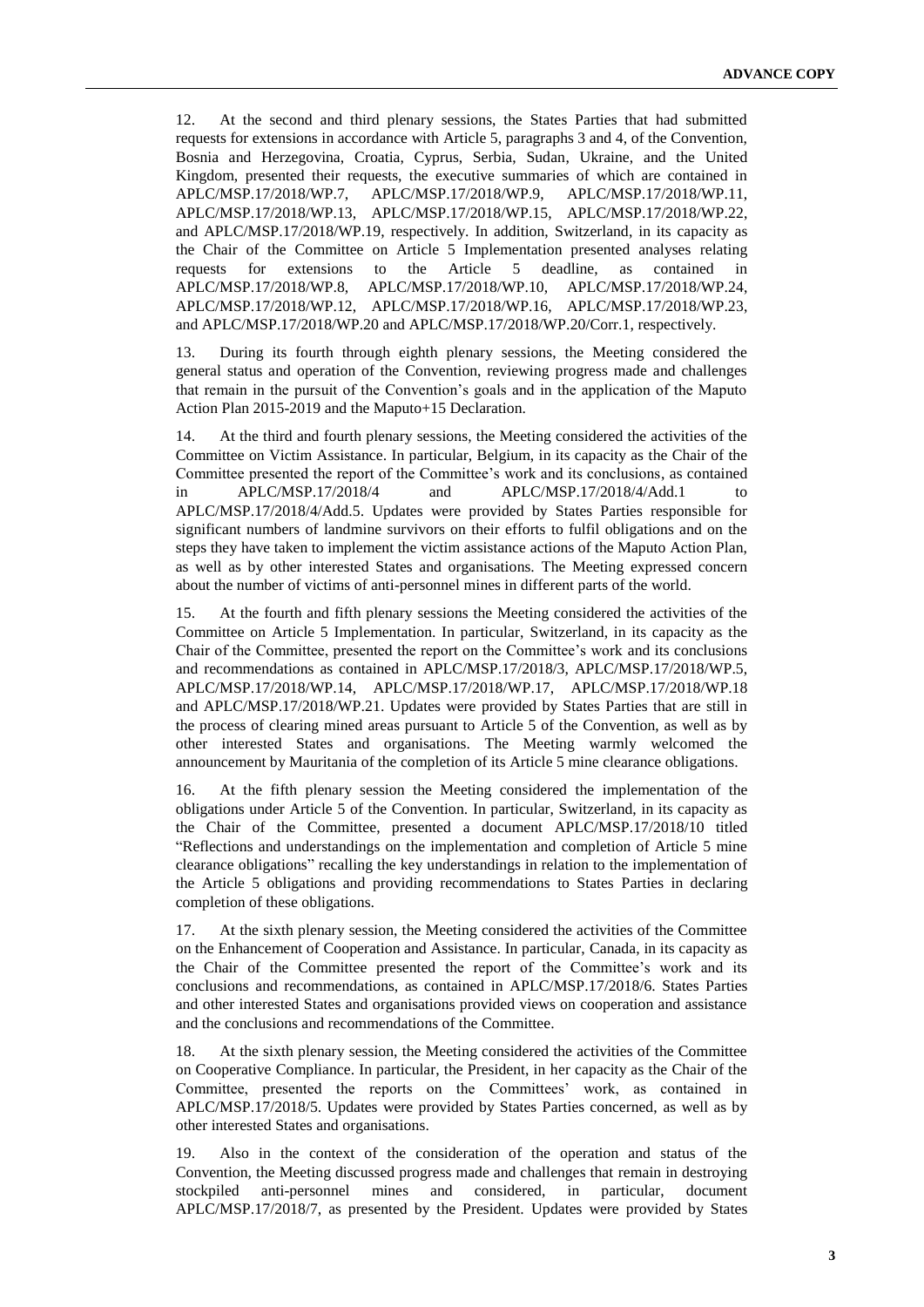Parties concerned, as well as by other interested States and organisations. The Meeting warmly welcomed the announcement by Oman of the completion of its Article 4 obligations.

20. Also in the context of its consideration of the operation and status of the Convention, the Meeting addressed actions that had been undertaken since the Sixteenth Meeting of the States Parties in the pursuit of the universalization of the Convention and considered, in particular, document APLC/MSP.17/2018/WP.8, as presented by the President. Updates were provided by States Parties, States not party, as well as by interested organisations.

21. Also in the context of its consideration of the operation and status of the Convention, the Meeting addressed the transparency reporting responsibilities of the States Parties pursuant to Article 7 of the Convention and considered, in particular, document APLC/MSP.17/2018/9, as presented by the President.

22. Also in the context of its consideration of the general status and operation of the Convention, recalling the "Directive from the States Parties to the ISU" and the Fourteenth Meeting of the States Parties' decisions on "Strengthening financial governance and transparency within the ISU"<sup>2</sup>, which instructed the ISU to propose and present every year a work plan and detailed yearly budget for the ensuing year to the Coordinating Committee for endorsement and subsequently to the Meeting of the States Parties for approval, the Meeting considered the "Implementation Support Unit 2019 Work Plan and Budget", presented by the Director of the ISU and endorsed by the Coordinating Committee, as contained in APLC/MSP.17/2018/WP.4.

23. Also in the context of its consideration of the general status and operation of the Convention, in recalling the "Directive from the States Parties to the ISU", which tasked the ISU to report in written form as well as orally on the activities, functioning and finances of the ISU to each Meeting of the States Parties and to submit an audited annual financial report for the previous year and a preliminary annual financial report for the present year to the Coordinating Committee and subsequently to the Meeting of the States Parties, the Meeting considered an "Interim report on the 2018 activities, functioning and finances of the Implementation Support Unit (ISU)" presented by the Director of the ISU, as contained in APLC/MSP.17/2018/WP.3, as well as the Report of the independent auditor on the balance sheet and the expenditures and revenues statement of the Trust Fund for the Implementation Support Unit of the Anti-Personnel Mine Ban Convention, as contained in APLC/MSP.17/2018/WP.6.

24. Also in the context of its consideration of the operation and status of the Convention, in recalling the decision of the Sixteenth Meeting of the States Parties, as contained in paragraph 40 of APLC/MSP.16/2017/11, the Meeting discussed the status of the assessed contributions to the Meetings of the States Parties to the Convention by States Parties and States not party participating in the meetings pursuant to Article 14 of the Convention and the budget deficit resulting from outstanding unpaid balances, as well as measures to ensure sustainable financing for the meetings. The Meeting considered a report on "Financial predictability and sustainability of United Nations assessed contributions", presented by the President, as contained in APLC/MSP.17/2018/WP.1

25. Also in the context of the consideration of the the general status and operation of the Convention, the Meeting considered the report of the Sponsorship Coordinator on the Sponsorship Programme. The Meeting noted the urgent need for more States Parties, which are in a position to do so, to contribute to this Programme in 2019, to ensure broad participation in the 2019 intersessional meetings and the Fourth Review Conference of the States Parties. The Meeting noted that continuing to give mine-affected States Parties a strong voice in the future direction of the Convention through the Sponsorship Programme is critical.

<sup>2</sup> APLC/MSP.14/2015/L.1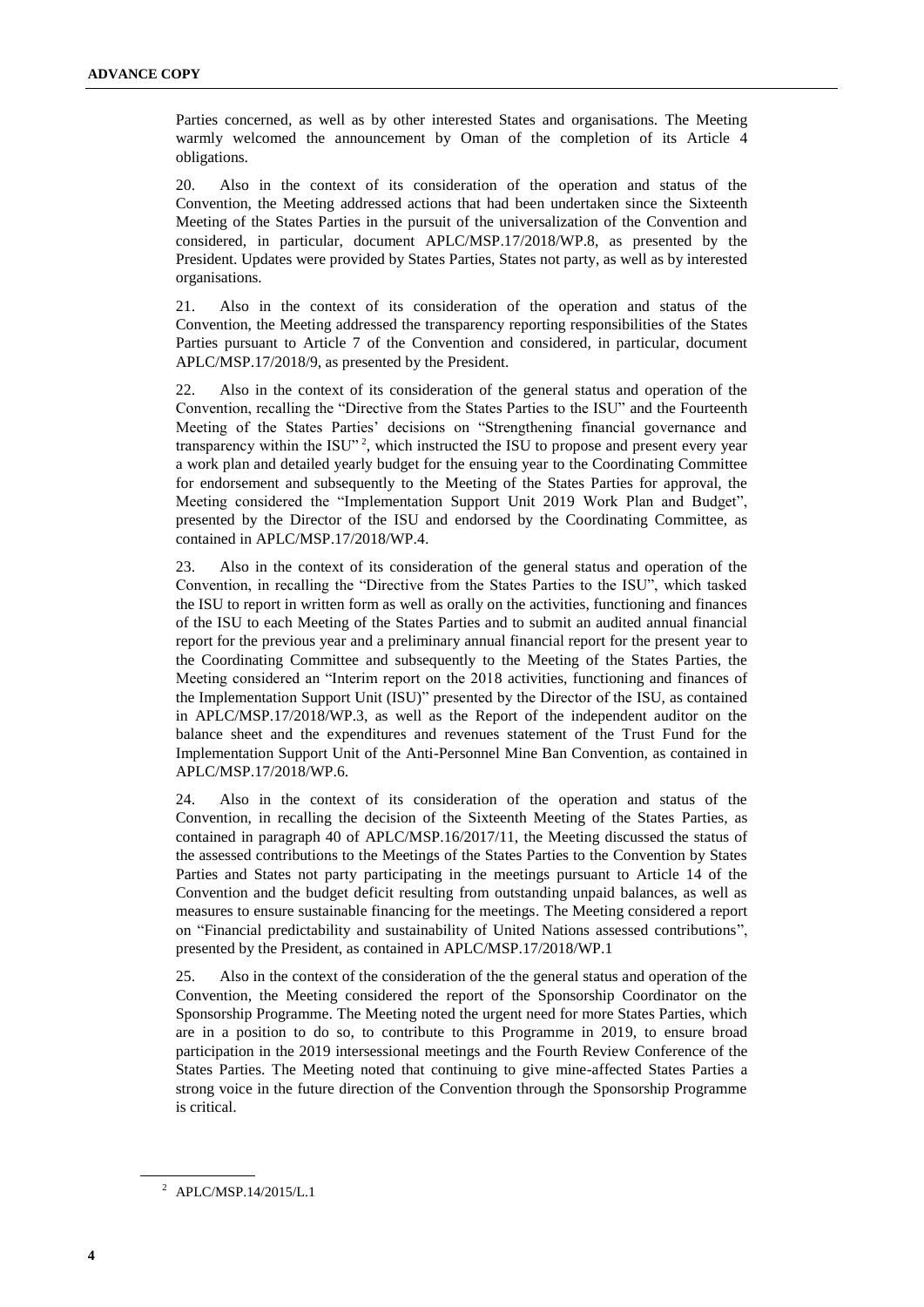#### **V. Decisions and Recommendations**

26. The Meeting reaffirmed the determination of the States Parties to the Convention to put an end to the suffering and casualties caused by anti-personnel mines and their aspiration to meet the goals of the Convention to the fullest extent possible by 2025. In keeping with the Maputo Action Plan, the Meeting condemned the use of anti-personnel mines by any actor.

27. The Meeting reaffirmed that the Convention applies to all States Parties at all times and in all circumstances and does not allow derogations from its provisions.

28. In the context of considering the operation and status of the Convention and its universalization, the Meeting took note of the report by the President on the status of universalization of the Convention, as contained in APLC/MSP.17/2018/WP.8, and the activities by the President to promote the universalization of the Convention and its norms. The Meeting noted with appreciation additional accessions to the Convention in 2017. The Meeting called upon all States that have not yet done so to accede to or ratify the Convention as soon as possible.

29. Also in the context of considering the operation and status of the Convention, the Meeting welcomed the updates by States Parties that had indicated having a responsibility for significant numbers of landmine survivors, as well as the activity report of the Committee on Victim Assistance, as contained in APLC/MSP.17/2018/4 and APLC/MSP.17/2018/4/Add.1 to APLC/MSP.17/2018/4/Add.5, and took note of the conclusions and adopted the recommendations contained therein.

30. Also in the context of considering the operation and status of the Convention and the submission of requests under Article 5 of the Convention, the Meeting welcomed the report of the Committee on Article 5 Implementation, as contained in APLC/MSP.17/2018/3, APLC/MSP.17/2018/3/WP.5, APLC/MSP.17/2018/3/WP.14, APLC/MSP.17/2018/3/WP.17, APLC/MSP.17/2018/3/WP.18, and APLC/MSP.17/2018/3/WP.21, and took note of the conclusions and adopted the recommendations contained therein.

31. Also in the context of considering the operation and status of the Convention and taking into account the analyses presented by the Committee on Article 5 Implementation of the requests submitted under Article 5 of the Convention and the requests themselves, the Meeting took the following decisions:

#### **A. Decision on the request submitted by Bosnia and Herzegovina for an extension of the deadline for completing the destruction of anti-personnel mines in accordance with Article 5 of the Convention**

(i) The Meeting assessed the request submitted by Bosnia and Herzegovina for an extension of its deadline for completing the destruction of anti-personnel mines in mined areas in accordance with Article 5.1, agreeing unanimously to grant the request for an extension until 1 March 2021.

(ii) In granting the request, the Meeting noted that it is unfortunate that after almost twenty years since entry into force, Bosnia and Herzegovina is unable to specify how much work remains and how it will be carried out. It is positive however that Bosnia and Herzegovina intends to take steps to garner an understanding of the true remaining extent of the challenge and to develop plans that precisely project the amount of time that will be required to complete Article 5 implementation. In this context, the Meeting noted the importance of Bosnia and Herzegovina requesting only the period of time necessary to assess relevant facts and develop a meaningful forward looking plan based on these facts. The Meeting further noted that, by requesting a two year extension, Bosnia and Herzegovina was projecting that it would need approximately two years from the date of submission of its request to obtain clarity regarding the remaining challenge, produce a detailed plan and submit a third extension request.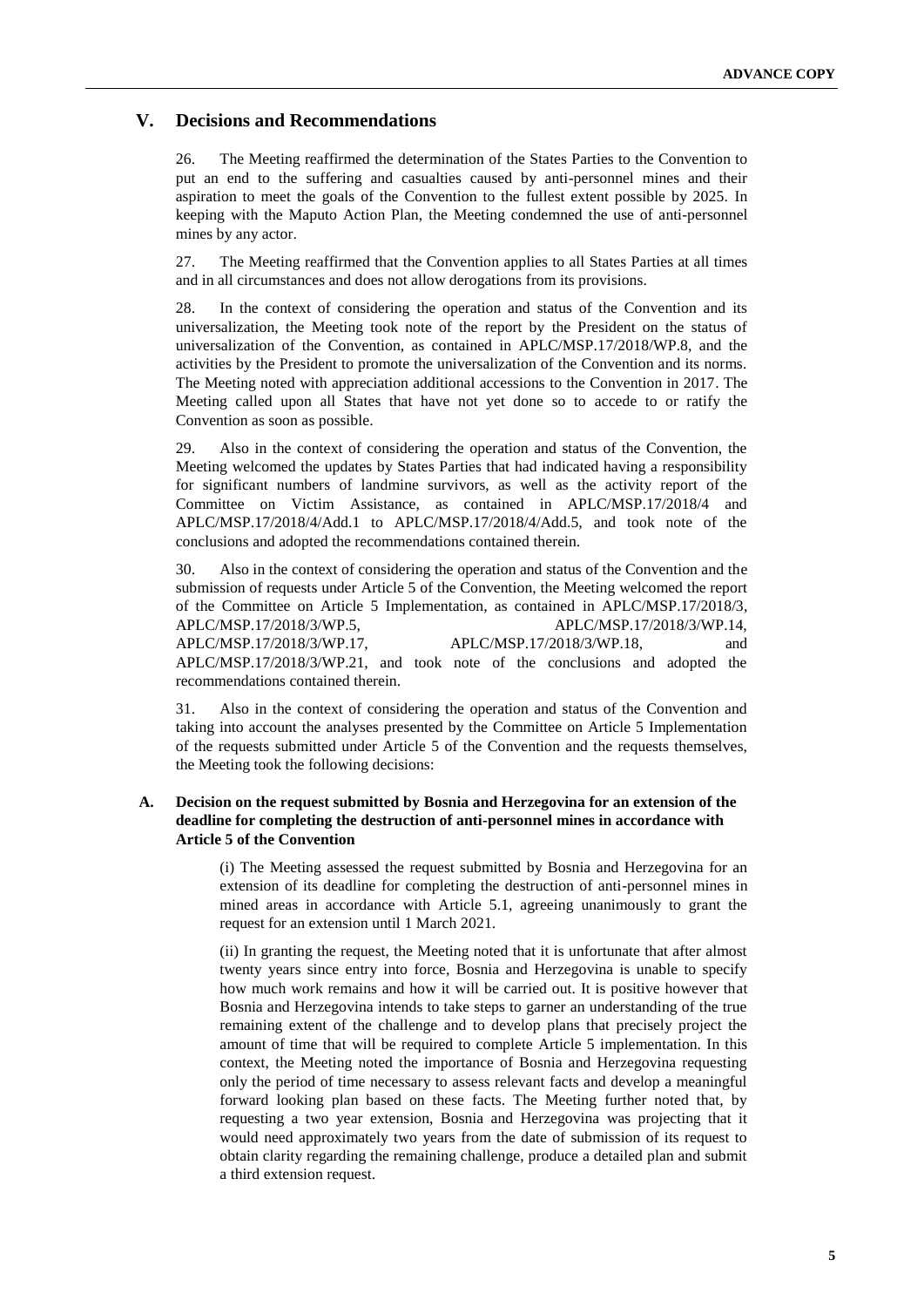(iii) In granting the request, the Meeting also noted the importance of Bosnia and Herzegovina continuing to report on its progress in a manner consistent with International Mine Action Standards (IMAS), disaggregating by area cancelled through non-technical survey, reduced through technical survey and addressed through clearance. The Meeting further noted the importance of Bosnia and Herzegovina ensuring as soon as possible that the most relevant land-release standards, policies and methodologies, in line with IMAS, are in place and applied for the full and expedient implementation of this aspect of the Convention.

(iv) In granting the request, the Meeting further noted that Bosnia and Herzegovina has made it clear that an increase in government and external funding is necessary to fully implement the plan contained within its request. In this regard, the Meeting underlined that Bosnia and Herzegovina would inspire greater confidence on the part of those in a position to provide assistance and show greater national ownership by swiftly adopting the National Mine Action Strategy 2018-2025 and the Amendment Act to the Demining Law in Bosnia and Herzegovina. The Meeting further noted the importance of Bosnia and Herzegovina continuing to ensure that coordination mechanisms with partners and approval procedures within the government are effective and efficient in order to support the implementation.

(v) Also in granting the request, the Meeting noted that the plan presented by Bosnia and Herzegovina is workable, lends itself well to be monitored, and states clearly which factors could affect the pace of implementation. The Meeting also noted that the plan is based on allocations from State budgets and contingent upon stable international funding. In this regard, the Meeting noted that the Convention would benefit from Bosnia and Herzegovina reporting annually to the States Parties on the following:

- a. Progress in developing relevant land release standards, policies and methodologies, in line with IMAS, for the full and expedient implementation of the Convention during the extension request period and their impact on annual targets as given in Bosnia and Herzegovina's work plan;
- b. Progress in land release activities relative to the commitments given in Bosnia and Herzegovina's annual work plan, disaggregated in a manner consistent with the IMAS;
- c. Progress in implementing the "Country Assessment" and "Mine Action Governance and Management" projects and the results of these efforts; and
- d. Updates regarding national resource mobilisation efforts, including efforts in approaching potential donors and efforts in raising awareness of the lack of funding with state authorities, public enterprises and local authorities to fund clearance operations and the results of these efforts.

(vi) In addition to reporting as requested above, the Meeting noted the importance of Bosnia and Herzegovina keeping the States Parties regularly apprised of other pertinent developments regarding the implementation of Article 5 during the period covered by the request and other commitments made in the request at intersessional meetings, Meetings of the States Parties and Review Conferences as well as through its Article 7 reports using the Guide to Reporting.

#### **B. Decision on the request submitted by Croatia for an extension of the deadline for completing the destruction of anti-personnel mines in accordance with Article 5 of the Convention**

(i) The Meeting assessed the request submitted by Croatia for an extension of its deadline for completing the destruction of anti-personnel mines in mined areas in accordance with Article 5.1, agreeing unanimously to grant the request for an extension until 1 March 2026. In granting the request, the Meeting acknowledged that Croatia had declared that it would finalise all operations and verification by 31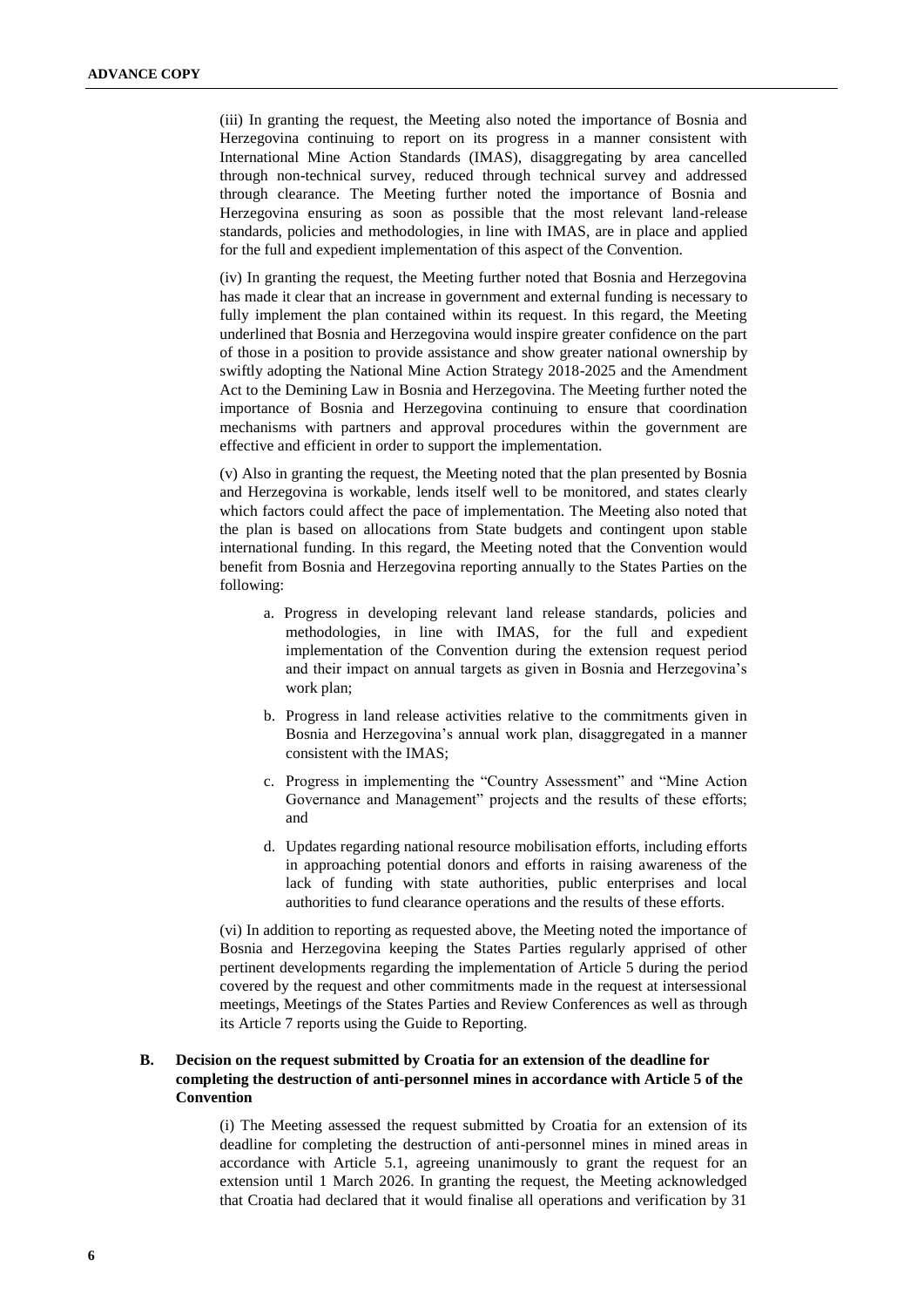December 2025 and hence fulfil its Article 5 obligations in line with the aspiration of the States Parties in the Maputo + 15 Declaration

(ii) In granting the request, the Meeting noted that, even with a consistent and sizeable effort having been undertaken by Croatia going back even before entry into force of the Convention, Croatia faces a significant remaining challenges in order to fulfil its obligations under Article 5.

(iii) Also in granting the request, given that increased clarity concerning the remaining challenge will only be progressively acquired as non-technical survey continues, the Meeting requested that Croatia submit to the States Parties updated work plans every two years (i.e. by 30 April 2020, 30 April 2022 and 30 April 2024) for the remaining period covered by the extension. The Meeting noted that these work plans should contain an updated detailed list of all areas known or suspected to contain anti-personnel mines using terminology consistent with the International Mine Action Standards (IMAS), annual projections of which areas and what area would be dealt with each year during the remaining period covered by the request and by which organisation, matched to a revised detailed budget.

(iv) Also in granting the request, the Meeting noted that subject to the results of survey operations and the development of methods and techniques for addressing forested areas, Croatia may find itself in a situation wherein it could proceed with implementation faster than that suggested by the amount of time requested. The Meeting further noted that Croatia may benefit from discussing this technical challenge with other States Parties that may have experience in clearing similar terrain and which have faced similar challenges.

(v) In granting the request, the Meeting noted the importance of Croatia continuing to report on its progress in a manner consistent with the IMAS, disaggregating by areas cancelled through non-technical survey, reduced through technical survey and addressed through clearance. The Meeting further noted the importance of Croatia ensuring as soon as possible that the most relevant land-release standards, policies and methodologies, in line with IMAS, are in place and applied for the full and expedient implementation of this aspect of the Convention.

(vi) Also in granting the request, the Meeting noted that the plan presented by Croatia is workable, lends itself well to be monitored, and states clearly which factors could affect the pace of implementation. The Meeting further noted that the plan is ambitious and that its success is based on significant allocations of funds from the State budget and contingent upon stable international funding, retaining strong partnerships with international stakeholders and other matters. In this regard, the Meeting noted that the Convention would benefit from Croatia reporting annually to the States Parties on the following:

- Progress in continuing land release relative to the commitments made in Croatia's annual work plan, disaggregated in a manner consistent with the IMAS, including identification of new mined areas, and their impact on annual targets as given in Croatia's work plan;
- b. Updates regarding the full range of practical methods used to release land, in line with the latest land release standards, including the use of mechanical assets and animal detection systems in forested areas as well as relevant information on the training of national mine personnel, operators, in new methodologies and quality control, with reference to relevant national standards;
- c. Updates regarding the development and implementation of Croatia's National Mine Action Strategy (2019-2026);
- d. Updates regarding resource mobilisation efforts, including resources made available in the Croatian State budget and external financing received to support implementation efforts, including European Union Structural and Cohesion funds, and Cross-border Cooperation funds;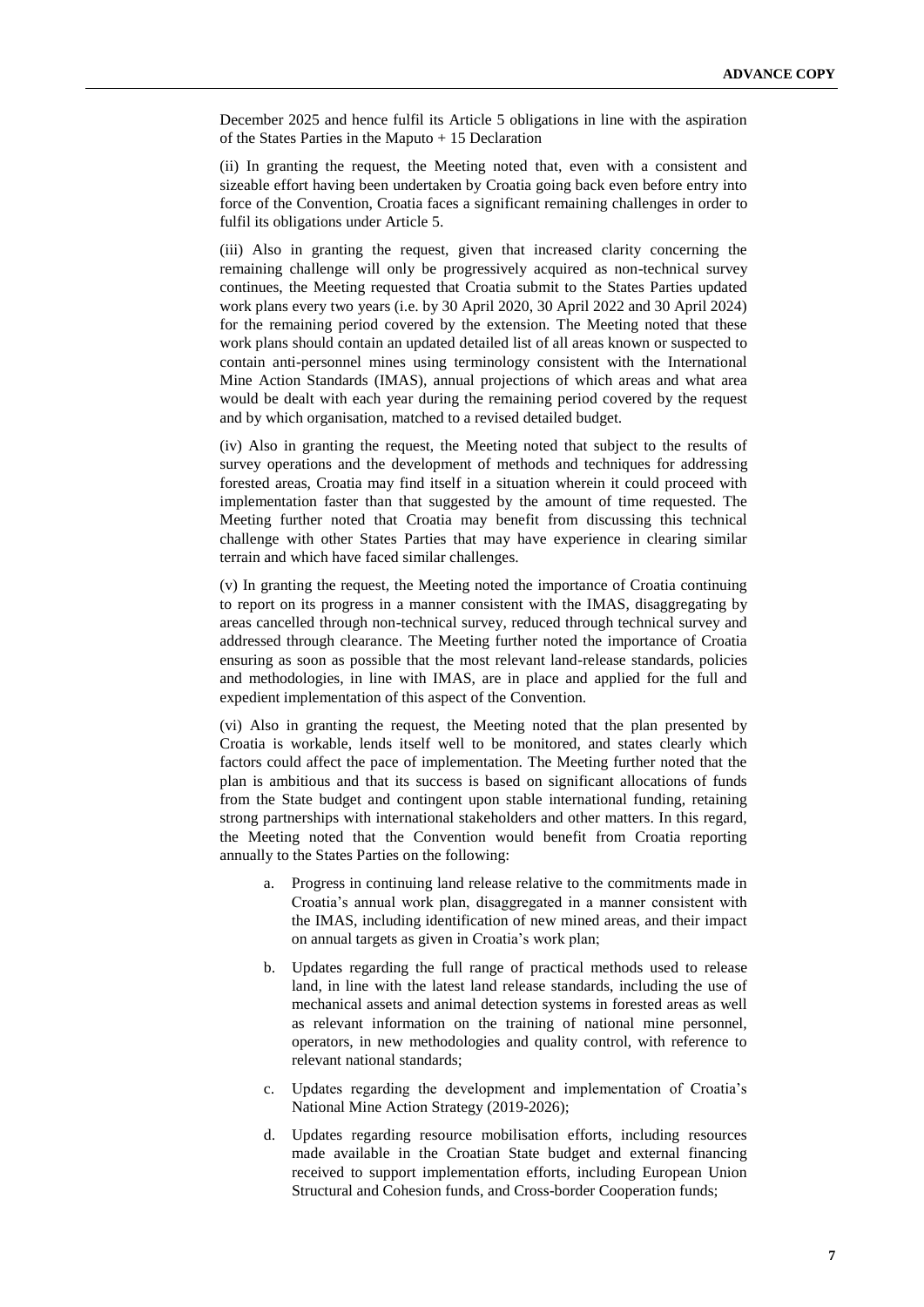e. Updates regarding the structure of Croatia's mine action programme, including existing and new organisational and institutional capacities to respond to residual contamination following completion.

(vii) In addition to reporting as requested above, the Meeting noted the importance of Croatia keeping the States Parties regularly apprised of other pertinent developments regarding the implementation of Article 5 during the period covered by the request and other commitments made in the request at intersessional meetings, Meetings of the States Parties and Review Conferences as well as through its Article 7 reports using the Guide to Reporting.

#### **C. Decision on the request submitted by Cyprus for an extension of the deadline for completing the destruction of anti-personnel mines in accordance with Article 5 of the Convention**

(i) The Meeting assessed the request submitted by Cyprus for an extension of its deadline for completing the destruction of anti-personnel mines in mined areas in accordance with Article 5.1, agreeing unanimously to grant the request for an extension until 1 July 2022.

(ii) In granting the request, the Meeting noted that - as in its request for extension of its 1 July 2016 deadline - Cyprus has expressed that the sole circumstance which impedes its ability to destroy all anti-personnel mines in mined areas that it has reported to be under its jurisdiction or control is that it does not have effective control over the remaining areas in question. The Meeting further noted the importance of Cyprus providing information on changes to the status of the control of the mined areas, as part of the Article 5 Implementation process.

#### **D. Decision on the request submitted by Serbia for an extension of the deadline for completing the destruction of anti-personnel mines in accordance with Article 5 of the Convention**

(i) The Meeting assessed the request submitted by Serbia for an extension of its deadline for completing the destruction of anti-personnel mines in mined areas in accordance with Article 5.1, agreeing unanimously to grant the request for an extension until 1 March 2023.

(ii) In granting the request, the Meeting noted that, while Serbia had not been able to complete the implementation of the principle commitment it had made, as recorded in the decisions of the Thirteenth Meeting of the States Parties, to complete implementation by its deadline in 2019, Serbia has made commendable progress and has committed to address the remaining challenge over the extension period.

(iii) In granting the request, the meeting noted the importance of Serbia continuing to report on its progress in a manner consistent with the International Mine Action Standards (IMAS), disaggregating by area cancelled through non-technical survey, reduced through technical survey and addressed through clearance. The meeting further noted the importance of Serbia ensuring as soon as possible that the most relevant land-release standards, policies and methodologies, in line with IMAS, are in place and applied for the full and expedient implementation of this aspect of the Convention. In this regard, the Meeting further noted that Serbia may find itself in a situation wherein it could proceed with implementation faster than that suggested by the amount of time requested.

(iv) Also in granting the request, the Meeting noted, as Serbia has made clear, that the further provision of government and external support is necessary to fully implement of the plan contained within its request, Serbia could inspire greater confidence on the part of those in a positon to provide assistance by ensuring that the most effective and efficient methods are in place to address the remaining challenge and mobilising additional domestic resources.

(v) Also in granting the request, the Meeting requested that Serbia submit to the Meeting by 30 April 2020 and 30 April 2022 updated detailed work plans for the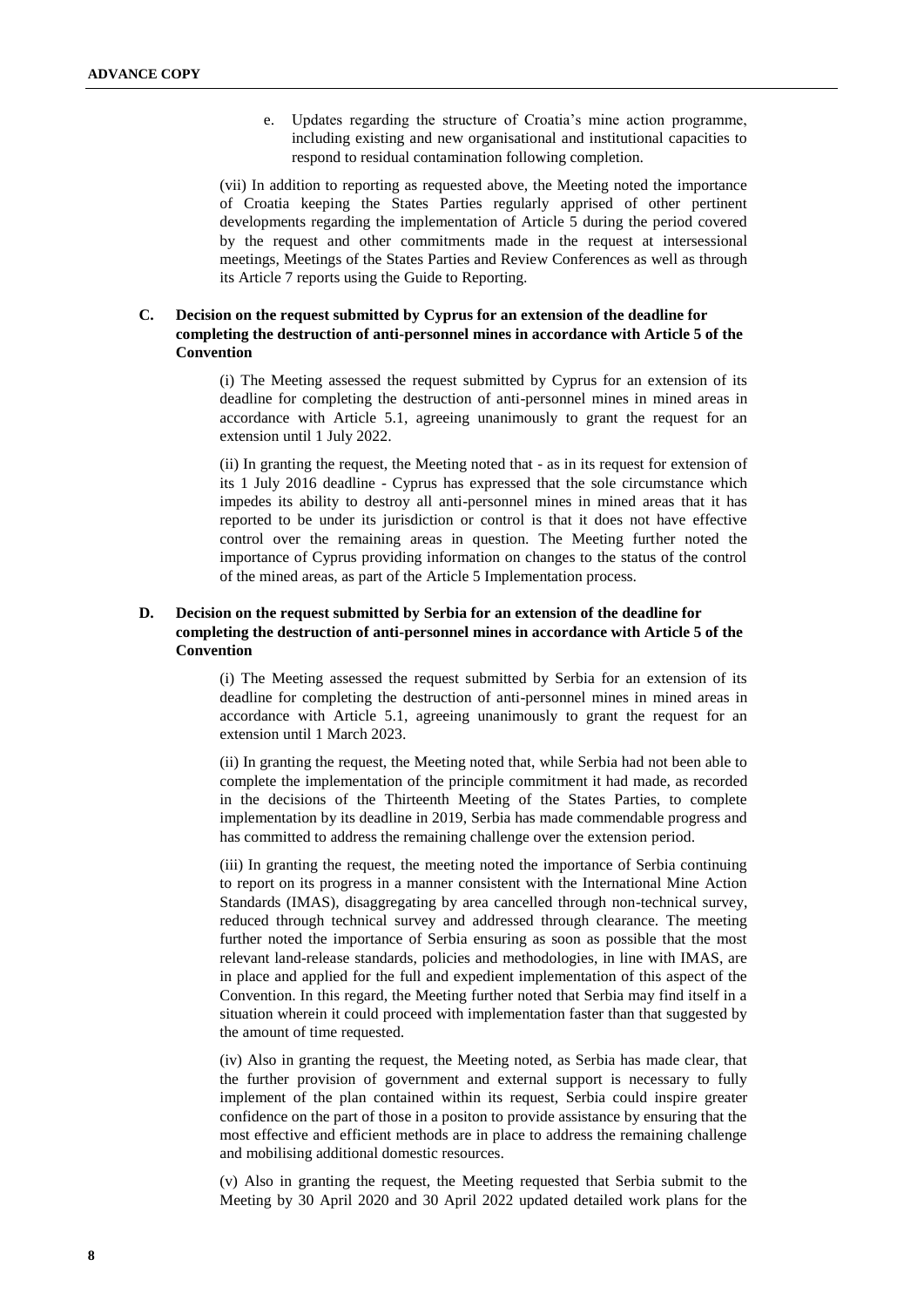remaining period covered by the extension. The Meeting noted that these work plans should contain an updated detailed list of all areas known or suspected to contain anti-personnel mines, annual projections of which areas and what area would be dealt with each year during the remaining period covered by the request and by which organisation, matched to a revised detailed budget.

(vi) Also in granting the request, the Meeting noted that the plan presented by Serbia is workable, lends itself well to be monitored, and states clearly which factors could affect the pace of implementation. The Meeting also noted that the plan is based on allocations from State budgets and contingent upon stable international funding. In this regard, the Meeting noted that the Convention would benefit from Serbia reporting annually to the States Parties on the following:

- Progress in land release activities relative to the commitments made in Serbia's annual work plan, disaggregated in a manner consistent with the IMAS, including the identification of new mined areas and their impact on annual targets as given in Serbia's work plan;
- b. Progress in developing relevant land release standards, policies and methodologies, in line with the IMAS, for the full and expedient implementation of the Convention during the extension request period and their impact on annual targets as given in Serbia's work plan; and
- c. Updates regarding resource mobilisation efforts, including in approaching potential donors and in raising awareness of the lack of funding with state authorities, public enterprises and local authorities to fund clearance operations, and the result of these efforts.

(vii) In addition to reporting as requested above, the Meeting further noted the importance of Serbia keeping the States Parties regularly apprised of other pertinent developments regarding the implementation of Article 5 during the period covered by the request and other commitments made in the request at intersessional meetings, Meetings of the States Parties and Review Conferences as well as through its Article 7 reports employing the Guide to Reporting.

#### **E. Decision on the request submitted by Sudan for an extension of the deadline for completing the destruction of anti-personnel mines in accordance with Article 5 of the Convention**

(i) The Meeting assessed the request submitted by Sudan for an extension of its deadline for completing the destruction of anti-personnel mines in mined areas in accordance with article 5.1, agreeing unanimously to grant the request for an extension until 1 April 2023.

(ii) In granting the request, the Meeting noted that, while Sudan had not been able to complete the implementation of the principle commitment it had made to complete implementation by its deadline in 2019, as recorded in the decisions of the Thirteenth Meeting of the States Parties, Sudan has made commendable progress and has committed to strengthening national capacity, to double its efforts to clear all hazards registered in the data-base, conduct survey of suspected hazardous areas to determine and clear confirmed hazardous areas.

(iii) Also in granting the request, the Meeting noted that Sudan was projecting that it would need approximately four years to survey suspected hazardous areas and clear confirmed hazardous areas. The Meeting, in recalling that the implementation of Sudan's national demining plan may be affected by the security situation, requested that Sudan submit to the States Parties, by 30 April 2020 and 31 March 2022, updated work plans for the remaining period covered by the extension request containing an updated detailed list of all areas known or suspected to contain antipersonnel mines, annual projections of which areas and what area would be dealt with each year during the remaining period covered by the request and by which organisations, and a revised detailed budget.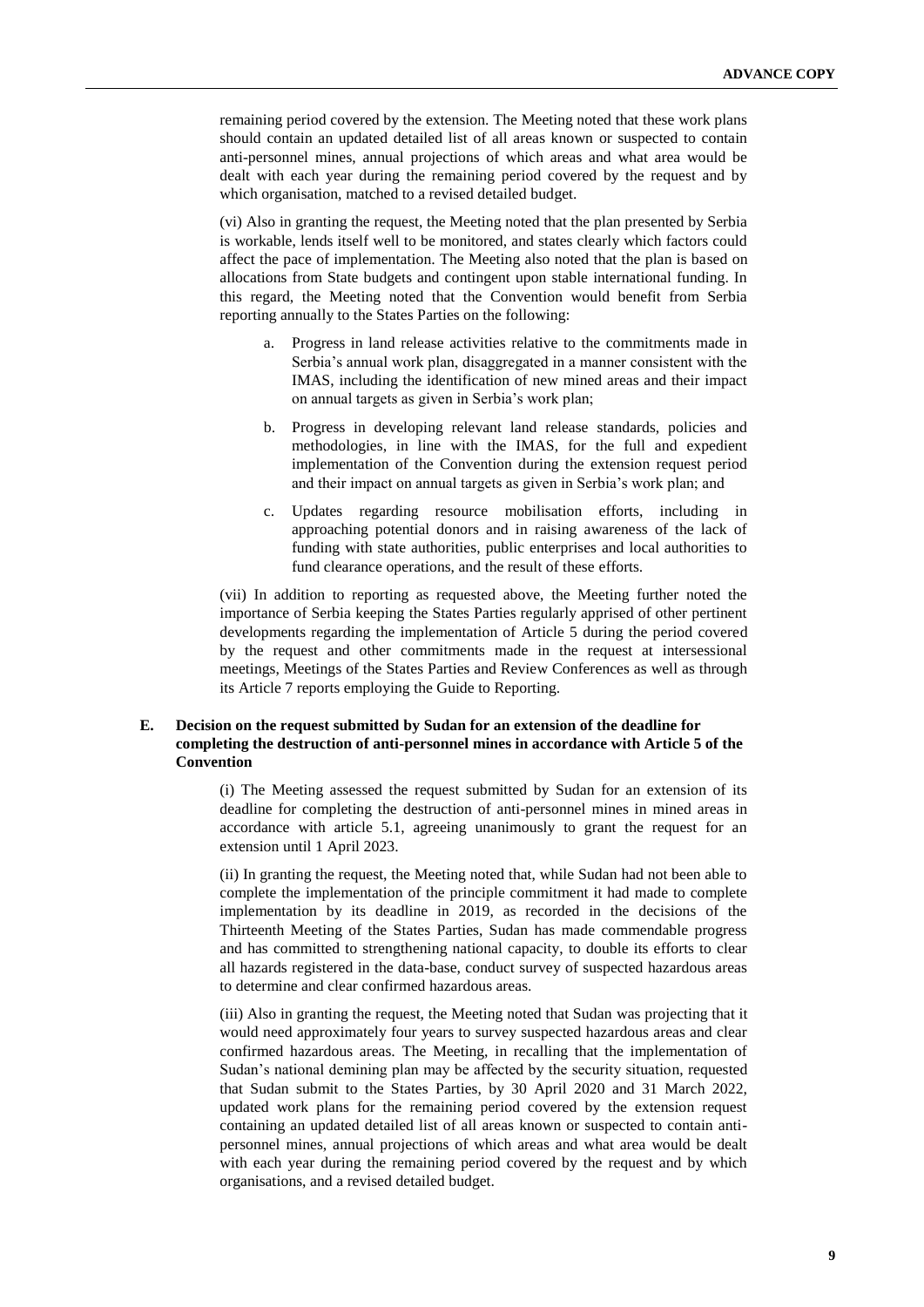(iv) In granting the request, the Meeting noted the importance of Sudan continuing to report on its progress in a manner consistent with International Mine Action Standards (IMAS), disaggregating by area cancelled through non-technical survey, reduced through technical survey and addressed through clearance. The Meeting further noted the importance of Sudan ensuring as soon as possible that the most relevant land-release standards, policies and methodologies, in line with IMAS, are in place and applied for the full and expedient implementation of this aspect of the **Convention** 

(v) Also in granting the request, the Meeting noted, that the provision of external support is necessary to fully implement the plan contained in its request. The Meeting underlined that Sudan could inspire greater confidence on the part of those in a position to provide assistance and show national ownership by taking the steps highlighted in its request, including by carrying out a review of its national mine action strategy in a transparent and inclusive manner, by mobilising more domestic resource, by engaging with international non-governmental organisations and by reinforcing coordination with donors to create a positive environment for mine action.

(vi) Also in granting the request, the Meeting noted the importance of ensuring that the relevant land release standards, policies and methodologies, in line with IMAS be fully considered in Sudan's process of reviewing its National Mine Action Standards and Guidelines and applied for the full and expedient implementation of the Convention.

(vii) Also in granting the request, the Meeting noted that the plan presented by Sudan is workable, lends itself well to be monitored, and states clearly which factors could affect the progress of implementation. The Meeting also noted that the plan's success is contingent on access to the remaining contaminated areas that are dependent upon improved security and progress of political dialogue, the need for stable national funding and the mobilisation of international financial resources, engagement with international stakeholders and the creation of an environment conducive for organisations involved in mine action activities. In this regard, the Meeting noted that the Convention would benefit from Sudan reporting annually to the States Parties on the following:

- a. Progress in land release relative to the commitments made in Sudan's annual work plan, disaggregating outputs in a manner consistent with the IMAS, including consistent disaggregation between explosive hazards destroyed;
- b. Updates regarding mine survey assessments, related survey and deployment of clearance capacities in South Kordofan and Blue Nile States, including the identification of new mined areas, and their impact on annual targets as given in Sudan's work plan;
- c. Regular updates regarding changes in the security situation and how these changes positively or negatively affect implementation;
- d. Updates regarding the review of Sudan's national mine action Strategy and National Technical Standard and Guidelines, including a clear timeline for the development of these processes and updates on 'data clean-up' efforts;
- e. Updates regarding resource mobilisation efforts within the new Strategic plan, including resources made available by the Government of Sudan and external financing received to support implementation efforts and the effects of the funding level on the implementation of the work plan; and
- f. Updates regarding the structure of Sudan's mine action program, including existing and new organisational and institutional capacities to respond to residual contamination following completion.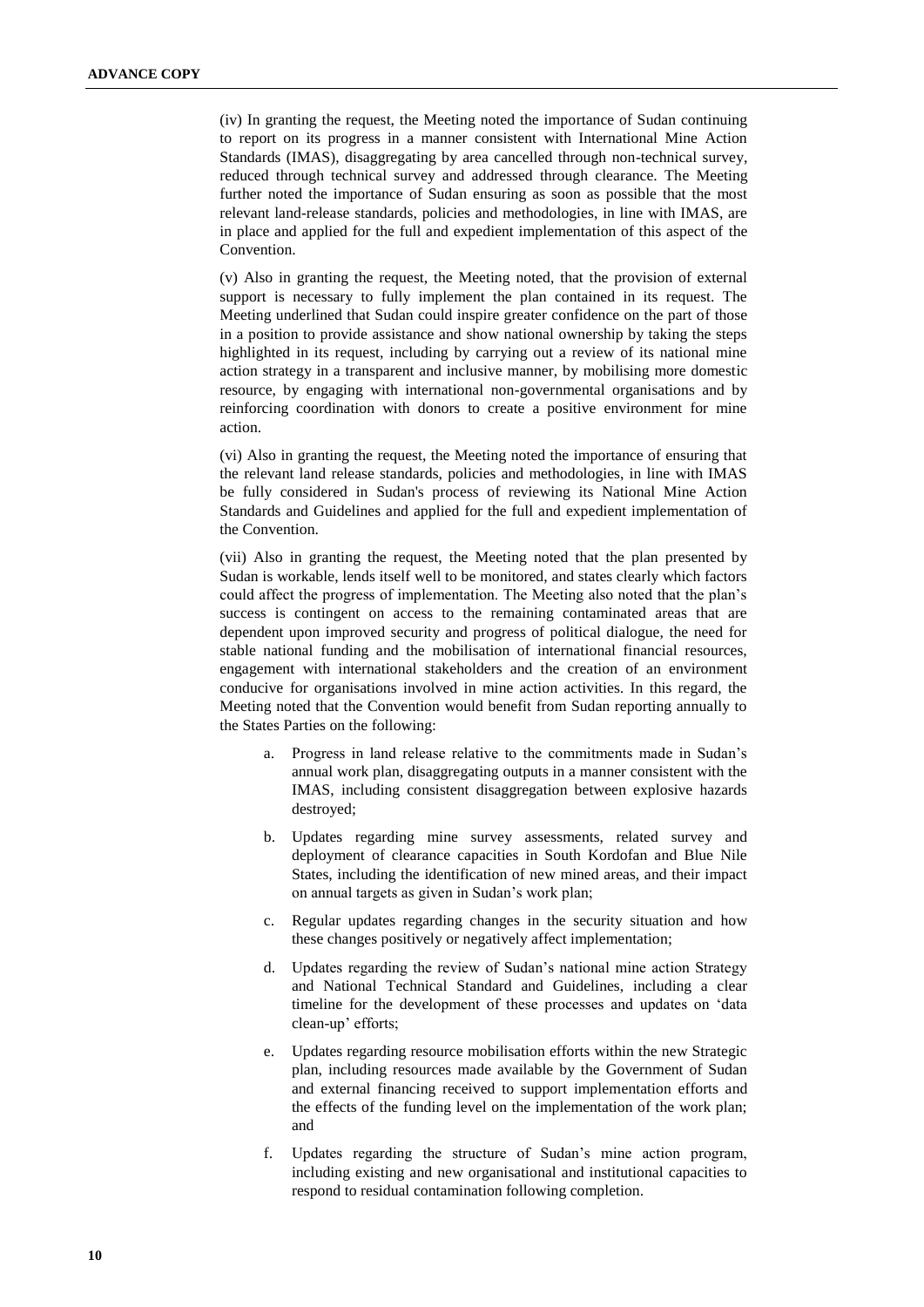(viii) In addition to reporting as noted above, the Meeting further noted the importance of Sudan keeping the States Parties regularly apprised of other pertinent developments regarding the implementation of Article 5 during the period covered by the request and other commitments made in the request at intersessional meetings, Meetings of the States Parties and Review Conferences as well as through its Article 7 reports employing the Guide to Reporting.

#### **F. Decision on the request submitted by United Kingdom for an extension of the deadline for completing the destruction of anti-personnel mines in accordance with Article 5 of the Convention**

(i) The Meeting assessed the request submitted by the United Kingdom for an extension of its deadline for completing the destruction of anti-personnel mines in mined areas in accordance with article 5.1, agreeing unanimously to grant the request for an extension until 1 March 2024.

(ii) In granting the request, the Meeting noted that clarity concerning the remaining challenge at Yorke Bay is pending a technical survey and that the results of the technical survey will only be available at the end of 2018 or early 2019. The Meeting therefore requested that the United Kingdom submit updated work plans by 30 April 2020 and 30 April 2022 for the remaining period covered by the extension period. The Meeting noted that the work plans should contain an updated list of all areas known or suspected to contain anti-personnel mines, annual projections of which areas and what area would be dealt with each year during the remaining period disaggregated in a manner consistent with the International Mine Action Standards (IMAS). The Meeting noted that given that the United Kingdom is committed to acting swiftly following the receipt of information related to the technical survey, the United Kingdom may find itself in a situation wherein it could proceed with implementation faster than that suggested by the amount of time requested.

(iii) Also in granting the request, the Meeting noted that the plan presented by the United Kingdom is workable, lends itself well to be monitored, and states clearly which factors could affect the pace of implementation. The Meeting also noted that the plan is based on continued implementation of land release and contingent upon stable allocation of funding from the United Kingdom's State budget. In this regard, and noting the United Kingdom's commitment to keep the States Parties informed of progress, the Meeting noted that the Convention would benefit from the United Kingdom reporting annually to the States Parties on the following:

- a. Progress in land release activities relative to the commitments made in the United Kingdom's work plan, disaggregated in a manner consistent with the IMAS, including the results of the technical survey of Yorke Bay and its effect on the work plan; and
- b. Updates regarding resource mobilisation efforts to ensure continual support for implementation efforts and avoid delays in implementation.

(iv) In addition to reporting as requested above, the Meeting noted the importance of the United Kingdom keeping the States Parties regularly apprised of other pertinent developments regarding the implementation of Article 5 during the period covered by the request and other commitments made in the request at intersessional meetings, Meetings of the States Parties and Review Conferences as well as through its Article 7 reports employing the Guide to Reporting.

#### **G. Decision on the request submitted by Ukraine for an extension of the deadline for completing the destruction of anti-personnel mines in accordance with Article 5 of the Convention**

(i) In assessing the request submitted by Ukraine for an extension of its deadline for completing the destruction of anti-personnel mines in mined areas in accordance with Article 5.1, the Meeting recalled that the Fifteenth and Sixteenth Meetings of the States Parties expressed serious concern that Ukraine was in a situation of non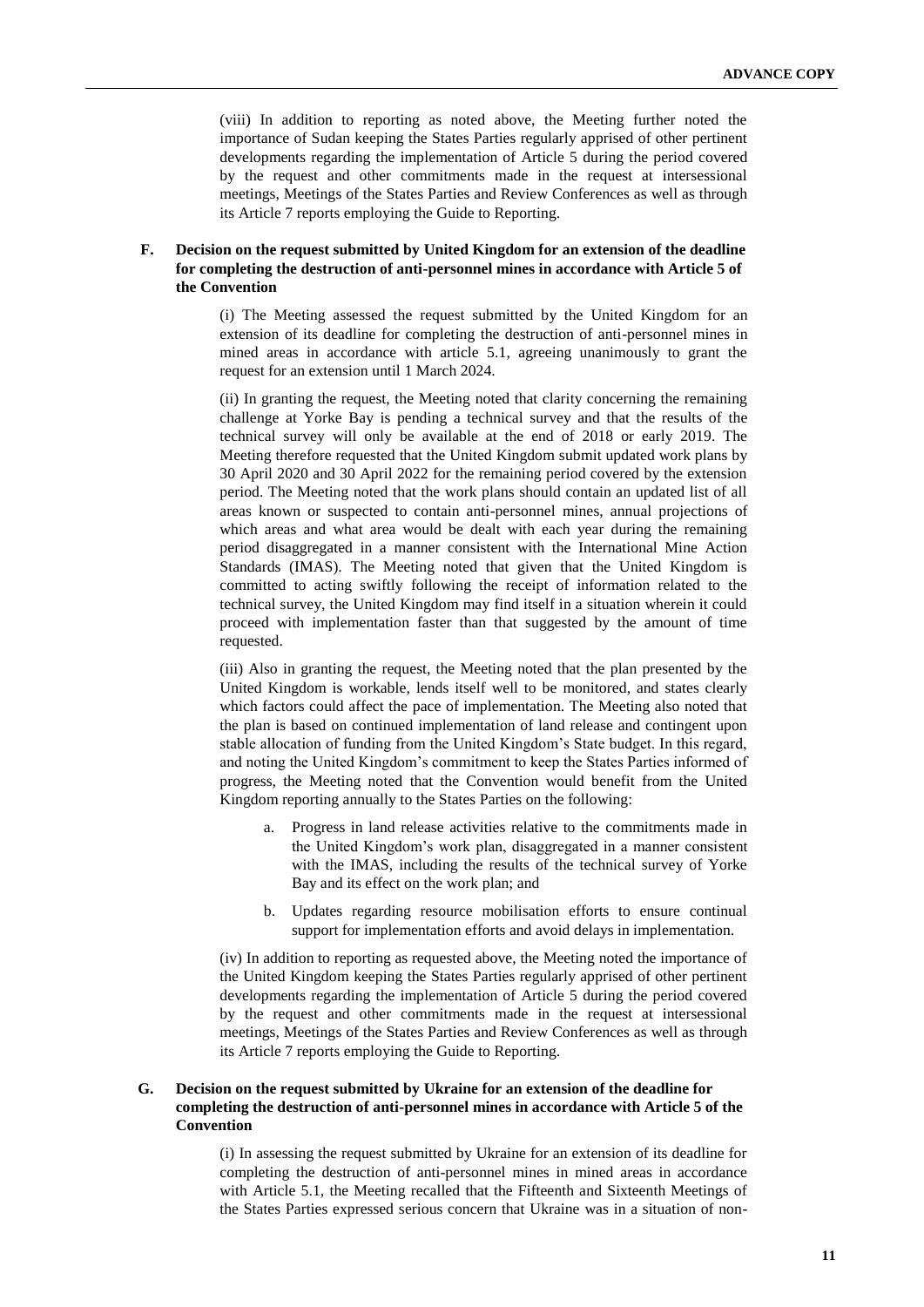compliance with its Article 5 obligations, while recognising the difficult situation, in which Ukraine finds itself since February 2014, as it was stated in Ukraine's extension request, with regard to its mine clearance obligations under Article 5. The Meeting welcomed that with its submission of an extension request, Ukraine addressed this concern.

(ii) The Meeting assessed the request submitted by Ukraine for an extension of its deadline for completing the destruction of anti-personnel mines in mined areas in accordance with Article 5.1, agreeing to grant the request for an extension until 1 June 2021.

(iii) In granting the request, the Meeting regretted that Ukraine had not acted in accordance with the agreed "process for the preparation, submission and consideration of requests for extensions to Article 5 deadlines" established at the Seventh Meeting of the States Parties, which foresees that an extension request be submitted nine months before its consideration by the States Parties. The Meeting noted that the late submission of a request by Ukraine did not permit the Committee to enter into an extended cooperative dialogue with Ukraine as envisaged by the process.

(iv) In granting the request, the Meeting recognised that the situation in which Ukraine finds itself is unprecedented. Ukraine has identified newly mined areas within the original ten-year period mentioned in Article 5.1 of the Convention but after having declared in its initial Article 7 report that there were no areas under its jurisdiction or control in which anti-personnel mines are known or suspected to be emplaced. In this regard, the Meeting underlined that the decisions taken by the Fifteenth and Sixteenth Meetings of the States Parties confirm that the ten-year period in Article 5.1 of the Convention starts at "the entry into force of this Convention for that State Party", including for States that face situations with previously unknown mined areas, or newly mined areas, discovered within this tenyear period. The Meeting further underlines that the decisions taken by the Fifteenth and Sixteenth Meetings of States Parties confirm that a failure to submit an extension request in accordance with the Convention and the agreed processes established by the States Parties constitutes a case of non-compliance under the Convention.

(v) Also in granting the request, the Meeting noted that Ukraine has expressed that the circumstance which impedes its ability to destroy all anti-personnel mines in mined areas that it has reported to be under its jurisdiction is that it does not have effective control over some of the areas in question. The Meeting further noted the importance of Ukraine providing information on changes to the status of the control of mined areas as part of the Article 5 Implementation process.

(vi) Also in granting the request, the Meeting noted that Ukraine was in the process of adopting its National Mine Action Legislation, which will aim to create the legal ground for the development of the mine action programme in Ukraine. In this regard, a swift adoption of the National Mine Action Legislation could facilitate the provision of assistance on the part of those in a position to do so and would demonstrate national ownership. The Meeting also noted the importance of efforts put forward by Ukraine in the drafting of National Mine Action Standards, based on International Mine Action Standards (IMAS).

(vii) In granting the request, the meeting further noted the importance of Ukraine reporting on its progress in a manner consistent with the IMAS, disaggregating by area cancelled through non-technical survey, reduced through technical survey and addressed through clearance. The meeting further noted the importance of Ukraine ensuring as soon as possible that the most relevant land-release standards, policies and methodologies, in line with the IMAS, are in place and applied for the full and expedient implementation of this aspect of the Convention.

(viii) Also in granting the request, the Meeting requested that Ukraine submit to the States Parties an updated detailed annual work plan for 2019 by 30 April 2019 and, should Ukraine assess that it will not be in a position to fulfil its Article 5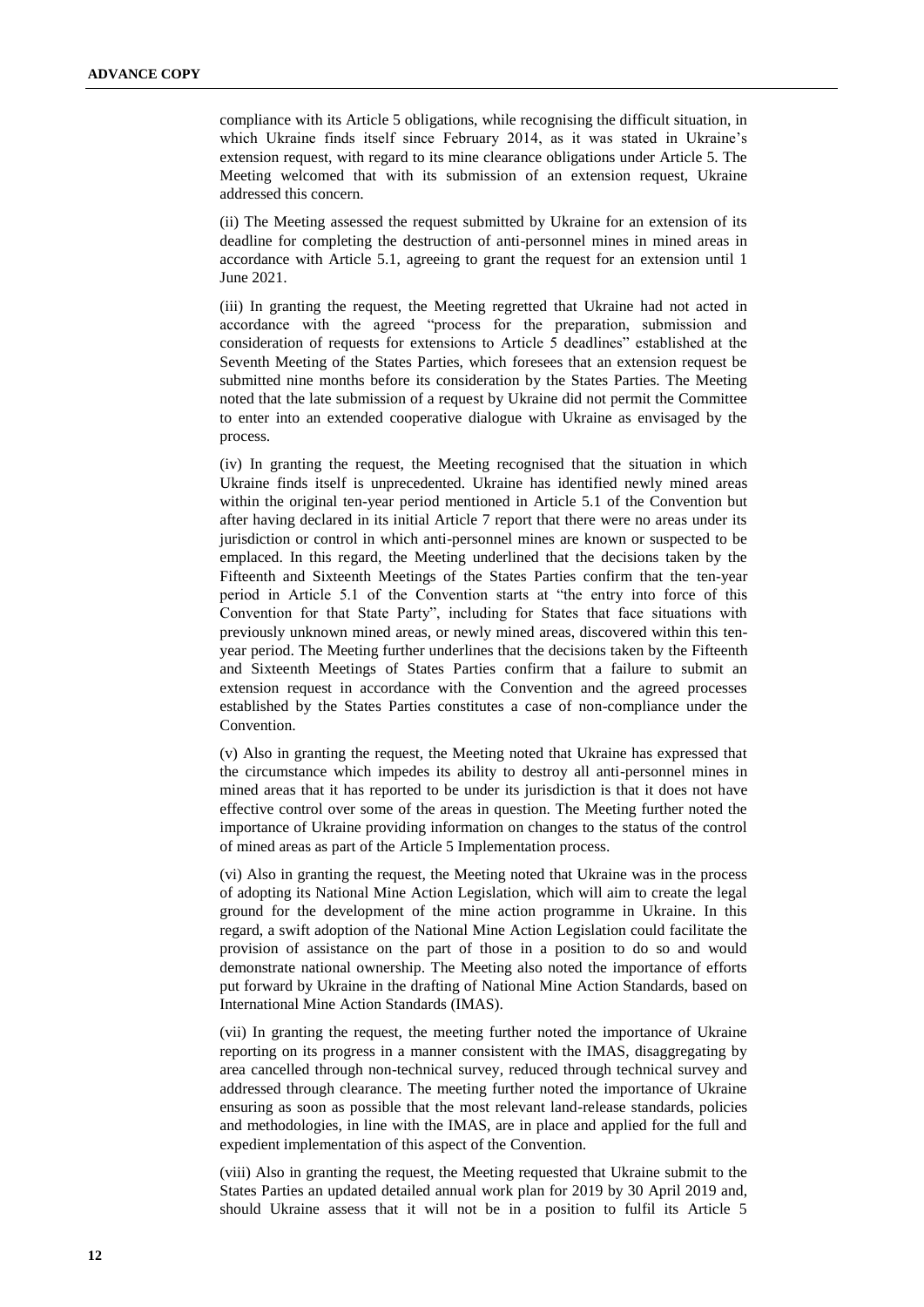obligations by the extended deadline, to ensure that preparations are put in place for the submission of a second request for extension by 31 March 2020. The Meeting noted that the work plan should contain an updated detailed list of all areas known or suspected to contain anti-personnel mines using terminology consistent with the IMAS, and to the extent possible, an annual projection of which areas and what area would be dealt with each year during the remaining period covered by the request including a detailed budget based on new funding levels. The Meeting further requested that the work plan provide clarity on the "State Program Restoration and Development of Peace in Eastern Regions of Ukraine for 2017-2021" and the "Annual Action Plan for humanitarian demining in liberated areas in Donetsk and Luhansk" as well as how these plans complement one another.

(ix) Also in granting the request, the Meeting noted that the Convention would benefit from Ukraine reporting annually to the States Parties on the following:

- a. Progress in land release relative to the commitments made in Ukraine's annual work plan, disaggregated in a manner consistent with the IMAS, including identification of newly mined areas, and their impact on annual targets as given in Ukraine's work plan;
- b. Updates regarding the development and adoption of the National Mine Action Legislation expected to be finalised by 2018;
- c. Updates regarding the status and progress in implementation of the "State Program Restoration and Development of Peace in Eastern Regions of Ukraine for 2017-2021";
- d. Efforts to mitigate the impact of anti-personnel mines on the population as well as information on injuries and casualties caused by anti-personnel mines, disaggregated by sex and age;
- e. Changes to the status of the control of mined areas and how these changes positively or negatively affect implementation;
- f. External financing received and resources made available by the Government of Ukraine to support implementation; and
- g. Updates regarding the structure of Ukraine's mine action programme, including existing and new organisational or institutional capacities and requirements for support.

(x) In addition to reporting as requested above, the Meeting noted the importance of Ukraine keeping the States Parties regularly apprised of other pertinent developments regarding the implementation of Article 5 during the period covered by the request and other commitments made in the request at intersessional meetings, Meetings of the States Parties and Review Conferences as well as through its Article 7 reports using the Guide to Reporting.

32. Also in the context of considering the operation and status of the Convention, the Meeting recalled the establishment by the States Parties at the Seventh Meeting of the States Parties of a process for extension requests submitted under Article  $5<sup>3</sup>$  and the importance of adhering to this process. The Meeting also recalled the endorsement at the Twelfth Meeting of the States Parties of the recommendations contained in the "Reflections on the Extension Request Process" paper<sup>4</sup> and encouraged States Parties, as appropriate, to continue implementing these recommendations.

33. Also in the context of its consideration of the general status and operation of the Convention, the Meeting reemphasised that the obligation to destroy anti-personnel mines in mined areas under Article 5 implies that all areas falling under the definition of a "mined area" and containing "anti-personnel mines" must be addressed in order to meet the

<sup>3</sup> APLC/MSP.7/2006/5.

<sup>4</sup> APLC/MSP.12/2012/4.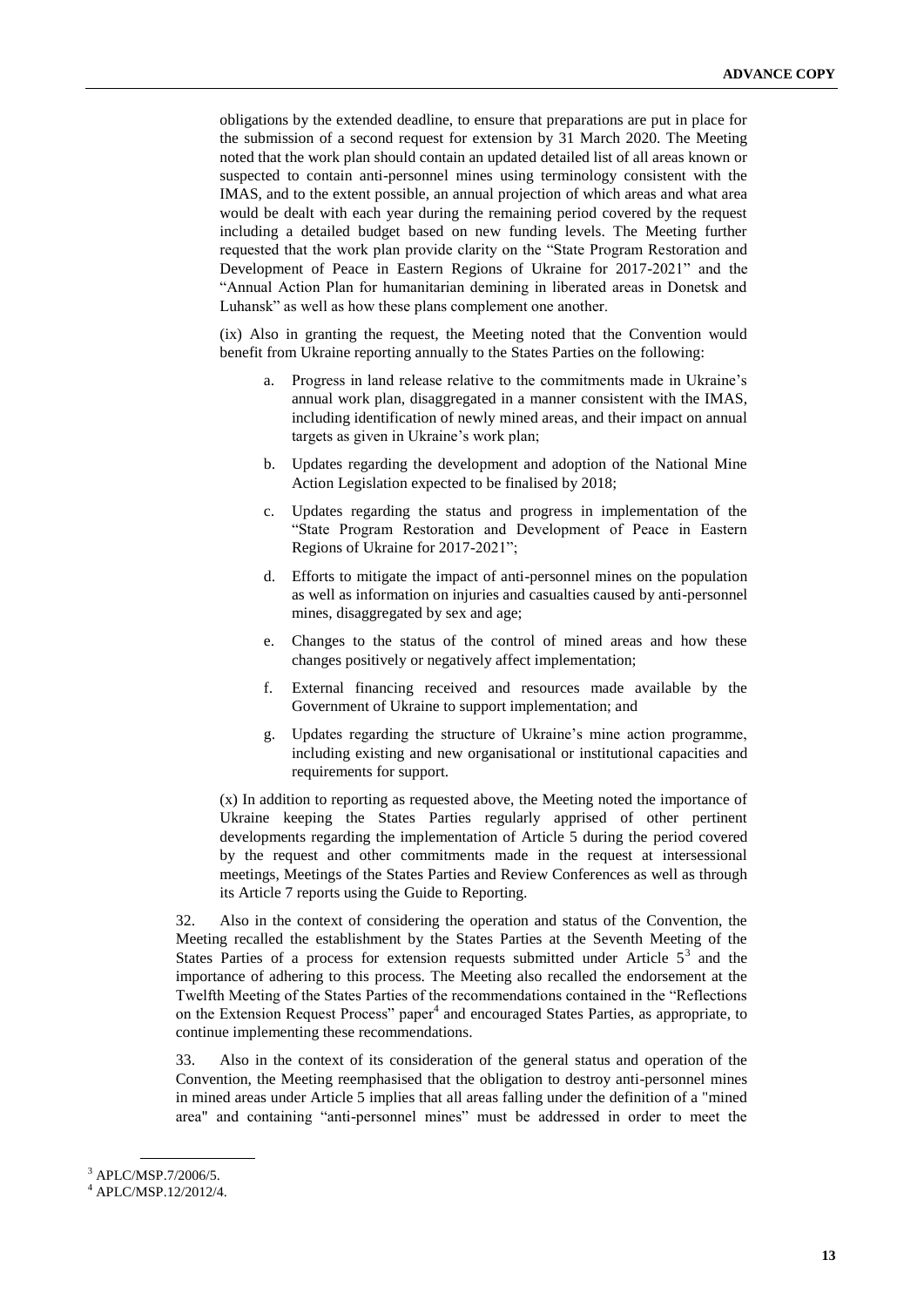obligations under Article 5 of the Convention. This obligation is independent of the difficulty to access a "mined area" or of the type of anti-personnel mines emplaced (e.g. manufactured or of an improvised nature).

34. Also in the context of considering the operation and status of the Convention, the Meeting reconfirmed the following understandings on the implementation of Article 5 as contained in document APLC/MSP.17/2018/10:

(i) The requirement to "make every effort to identify all areas", as found in Article 5.2, is understood by States Parties as an obligation to carry out evidence-based assessments and surveys. These are to be defined and elaborated in national standards based on International Mine Action Standards (IMAS), and include the need to ensure an evidence-based approach when designating an area as a "suspected hazardous area" or "confirmed hazardous area";

(ii) In line with the recommendations adopted by the Ninth Meeting of the States Parties<sup>5</sup> and subsequent Convention Action Plans, States Parties have committed to undertaking evidence-based non-technical surveys, technical surveys and clearance in their implementation of Article 5. These actions are to be elaborated in national standards, based on IMAS, which aim for the full, efficient and expedient clearance of mined areas;

(iii) States Parties have adopted the voluntary declaration of completion as a means to report completion of their Article 5 obligations, which helps to avoid confusion concerning the scope and meaning of the State Party's achievement;

(iv) States Parties have understood that a State Party may, after declaring completion and after its original or extended deadlines to implement Article 5 have expired, in exceptional circumstances, discover a previously unknown mined area (as defined by Article 2.5 of the Convention), including a newly mined area, under its jurisdiction or control that is known or suspected to contain anti-personnel mines. In such circumstances States Parties will implement the *rational response* to such situation as adopted by States Parties at the Twelfth Meeting of the States Parties. Areas that are known or suspected to contain anti-personnel mines cannot be considered 'residual contamination' and must be addressed under the State Party's obligations under the Convention.

35. Also in the context of considering the operation and status of the Convention, the Meeting adopted the following recommendations:

(i) States Parties are encouraged to continue the voluntary practice of submitting to a Meeting of the States Parties/Review Conference a declaration of completion that incorporates the language adopted by the Seventh Meeting of the States Parties and Twelfth Meeting of the States Parties. States Parties, when formally declaring completion are encouraged to provide detailed information on the activities carried out throughout the duration of the mine action programme taking into account the elements included the draft table of content for a voluntary declaration of completion<sup>6</sup>.

(ii) In keeping with the traditional spirit of cooperation of the Convention, States Parties in a position to declare completion, are encouraged to employ the services of the Convention's Implementation Support Unit in the elaboration of the declaration of completion and consider sustaining a cooperative dialogue with the Committee on Article 5 Implementation concerning the content of the declaration of completion, which could lead to an enhanced declaration of completion.

36. Also in the context of considering the operation and status of the Convention, the Meeting welcomed the report of the Committee on the Enhancement of Cooperation and

<sup>5</sup> Ninth Meeting of the States Parties, 2008, *Applying all available methods to achieve the full, efficient and expedient implementation of Article 5*, APLC/MSP.9/2008/WP.2.

<sup>6</sup> APLC/MSP.17/2018/10.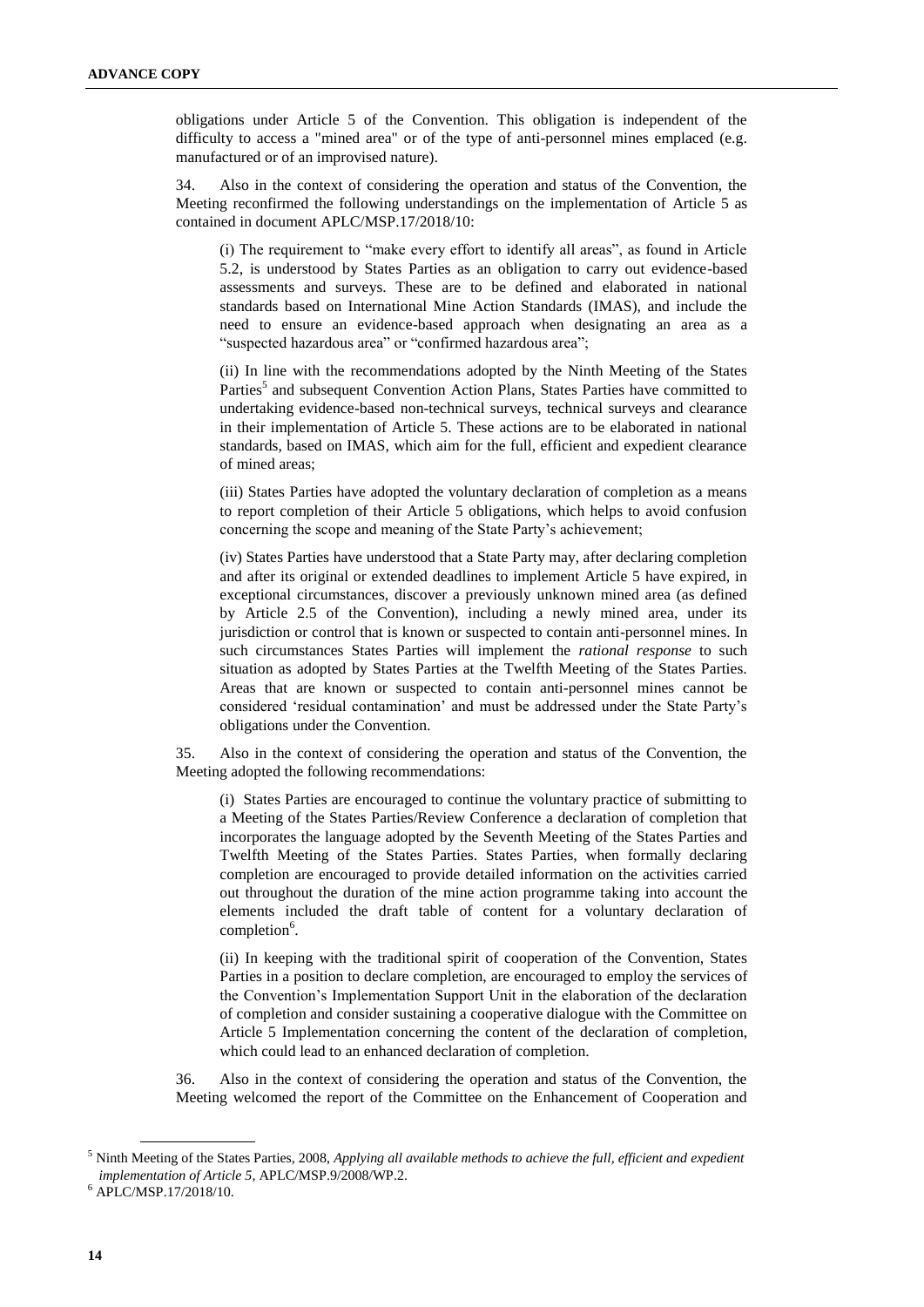Assistance, as contained in APLC/MSP.17/2018/6, and took note of the conclusions contained therein.

37. Also in the context of considering the operation and status of the Convention, the Meeting welcomed the activity report of the Committee on Cooperative Compliance, as contained in APLC/MSP.17/2018/5 and took note of the conclusions contained therein.

38. Also in the context of considering the operation and status of the Convention, the Meeting welcomed the update on the progress provided by Greece and its compliance with the Maputo Action Plan, and the Report on the status of implementation of Article 4 (stockpile destruction), as contained in APLC/MSP.17/2018/7, and took note of the conclusions contained therein. The Meeting appealed to the States Parties which are in noncompliance with their Article 4 obligations to intensify efforts for the completion of their stockpile destruction obligations.

39. Also in the context of considering the operation and status of the Convention, the Meeting welcomed the report on the status of Article 7 reporting, as contained in APLC/MSP.17/2018/9. The Meeting emphasised the importance of all States Parties reporting updated information annually in accordance with Article 7. The Meeting encouraged States Parties to make use of the tools developed to facilitate reporting, including the Guide to Reporting, as well as to seek the support of the Implementation Support Unit in the preparation of their reports.

40. Also in the context of considering the operation and status of the Convention, recalling the "Directive from the States Parties to the ISU" and the relevant decision by the Fourteenth Meeting of the States Parties, the Meeting approved the "Implementation Support Unit Work Plan and Budget 2019", as endorsed by the Coordinating Committee and as contained in document APLC/MSP.17/2018/WP.4. In the context of the "Directive from the States Parties to the ISU", the Meeting also approved the "Interim report on the 2018 activities, functioning and finances of the Implementation Support Unit", as contained in APLC/MSP.17/2018/WP.3, and the ISU's 2017 audited financial statement, as contained in APLC/MSP.17/2018/WP.6.

41. Also in the context of considering the operation and status of the Convention and recalling the Fourteenth Meeting of the States Parties' decision on "Strengthening financial governance and transparency within the ISU", the Meeting approved the apportion of the 2017 ISU Trust Fund surplus in a manner that ensures that (a) the financial security buffer contains an amount equivalent to one year of expenditures related to core support as provided for in the ISU yearly budget and that (b) the surplus financial means not needed for the financial security buffer are allocated to expenditures related to enhanced support as provided for in the Implementation Support Unit 2019 Work Plan and Budget and (c) any additional surplus be allocated to implement the 2019 ISU Work Plan.

42. Also in the context of considering the operation and status of the Convention and recalling the Fourteenth Meeting of the States Parties' decision on "Strengthening financial governance and transparency within the ISU", the Meeting agreed that in the drafting of the ISU's Four-Year work plan 2020-2024 the structure put in place at the Fourteenth Meeting of States Parties be revisited to ensure the most practical functioning of the ISU.

43. Also in the context of considering the operation and status of the Convention and recalling the Fourteenth Meeting of the States Parties' relevant decisions on "Strengthening financial governance and transparency within the ISU", the Meeting commended the Afghan presidency for organising, on 27 February 2018, a successful pledging conference for the implementation of the Convention.

44. In the context of considering the financial status of assessed contributions to the Meetings of the States Parties, the Meeting noted with concern the financial situation due to late payment and arrears of assessed contributions and underlined the importance to ensure full compliance with Article 14 obligations. The Meeting called upon the States Parties and States not party participating in the Meetings of the States Parties to address issues arising from outstanding dues. The Meeting requested the States Parties and States not party participating in the meetings of the States Parties to proceed promptly with the payment of their share of the estimated costs as soon as the assessment invoices have been received.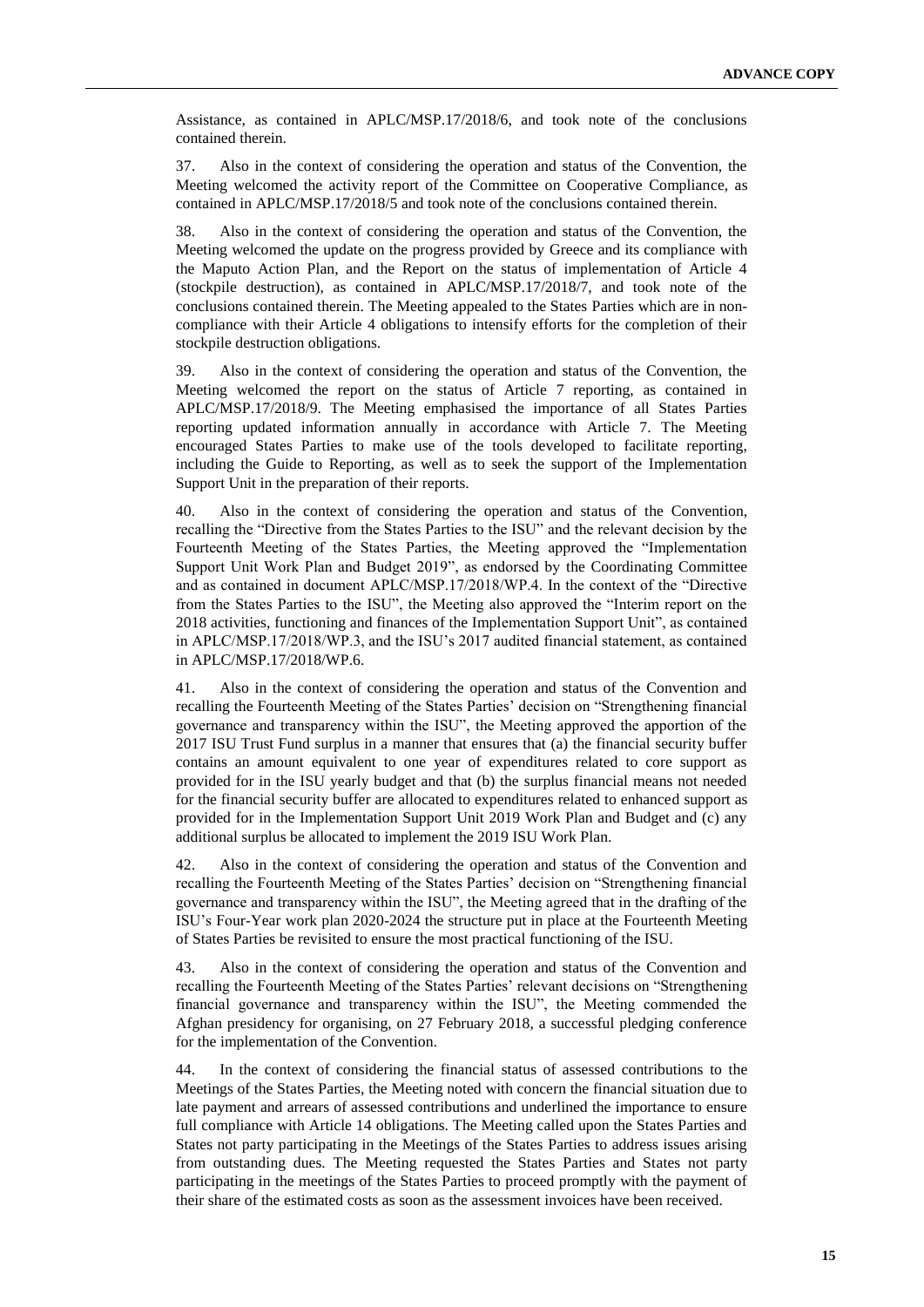45. Also in the context of considering the financial status of assessed contributions to the Meetings of the States Parties, in recalling the Sixteenth Meeting of the States Parties' decision requesting the Presidency to continue to consult with a view of strengthening financial predictability and sustainability and to report back to the Seventeenth Meeting of the States Parties, the Meeting welcomed the President's paper on financial predictability and sustainability of United Nations assessed contributions as contained in document APLC/MSP.17/2018/WP.1. The Meeting decided to continue the dialogue on this matter and to closely monitor the financial situation under the guidance of the presidency in the lead up to the Fourth Review Conference to ensure prompt and full payment of assessed contributions and to address this issue at the Fourth Review Conference. The Meeting emphasised that this dialogue and monitoring should be held in close cooperation with the States Parties that have accumulated arrears with the continued support of the United Nations. The Meeting requested the United Nations to continue its efforts in raising awareness and ensuring transparency on the status of contributions on a monthly basis by making information available on the website and sending periodic reminders.

46. The Meeting welcomed the interest expressed by States Parties to serve as new members of Committees and, not precluding any decision that may be made by the Fourth Review Conference concerning the Convention's implementation machinery, decided on the following membership of the Convention's Committees:

(a) Article 5 Implementation: Colombia and the Netherlands (until the end of the Fourth Review Conference of the States Parties) and Austria and Canada (until the end of the Eighteenth Meeting of the States Parties);

(b) Victim Assistance: Belgium and Mozambique (until the end of the Fourth Review Conference of the States Parties) and Chile and Italy (until the end of the Eighteenth Meeting of the States Parties);

(c) Enhancement of Cooperation and Assistance: Sweden and Thailand (until the end of the Fourth Review Conference of the States Parties) and the United Kingdom of Great Britain and Northern Ireland and Turkey (until the end of the Eighteenth Meeting of the States Parties);

(d) Cooperative Compliance: Poland and Zambia (until the end of the Fourth Review Conference of the States Parties) and Iraq and Switzerland (until the end of the Eighteenth Meeting of the States Parties).

47. The Meeting agreed to set the dates of the intersessional meetings for 22-24 May 2019 in Geneva, Switzerland.

48. The Meeting agreed to hold the Fourth Review Conference in Oslo, Norway, the week of 25 to 29 November 2019 and adopted its estimated costs, as contained in APLC/MSP.17/2018/11. The Meeting further agreed to elect Ambassador Hans Brattskar, Permanent Representative of Norway to the United Nations Office in Geneva, President of the Fourth Review Conference. The Meeting also agreed that the First Preparatory Meeting in advance of the Fourth Review Conference will take place in Geneva on 24 May 2019 and that a Second Preparatory Meeting will take place in Geneva on 18 September 2019.

#### **VI. Documentation**

49. The Meeting strongly encouraged the States Parties to follow, to the furthest extent possible, the 8-4-4<sup>7</sup> weeks submission pattern for pre-session document for future Meeting.

50. A list of documents of the Seventeenth Meeting is contained in the annex to this report.

<sup>7</sup> Documents submitted at least 8 weeks before the Meeting will be released in the six official language of the United Nations 4 weeks before the Meeting.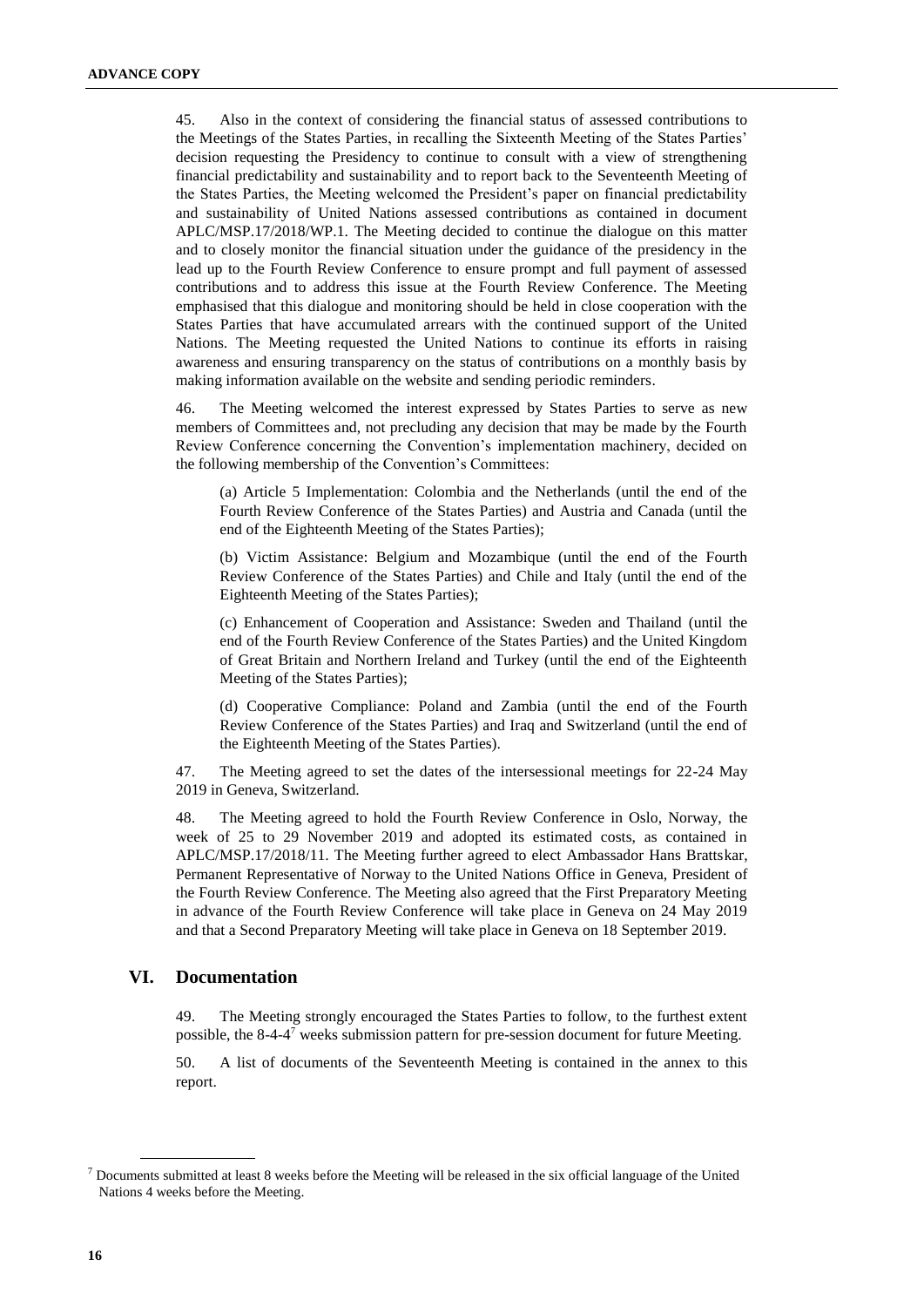# **VII. Adoption of the final report**

51. At its final plenary session, on 30 November 2018, the Meeting adopted its final report, as orally amended.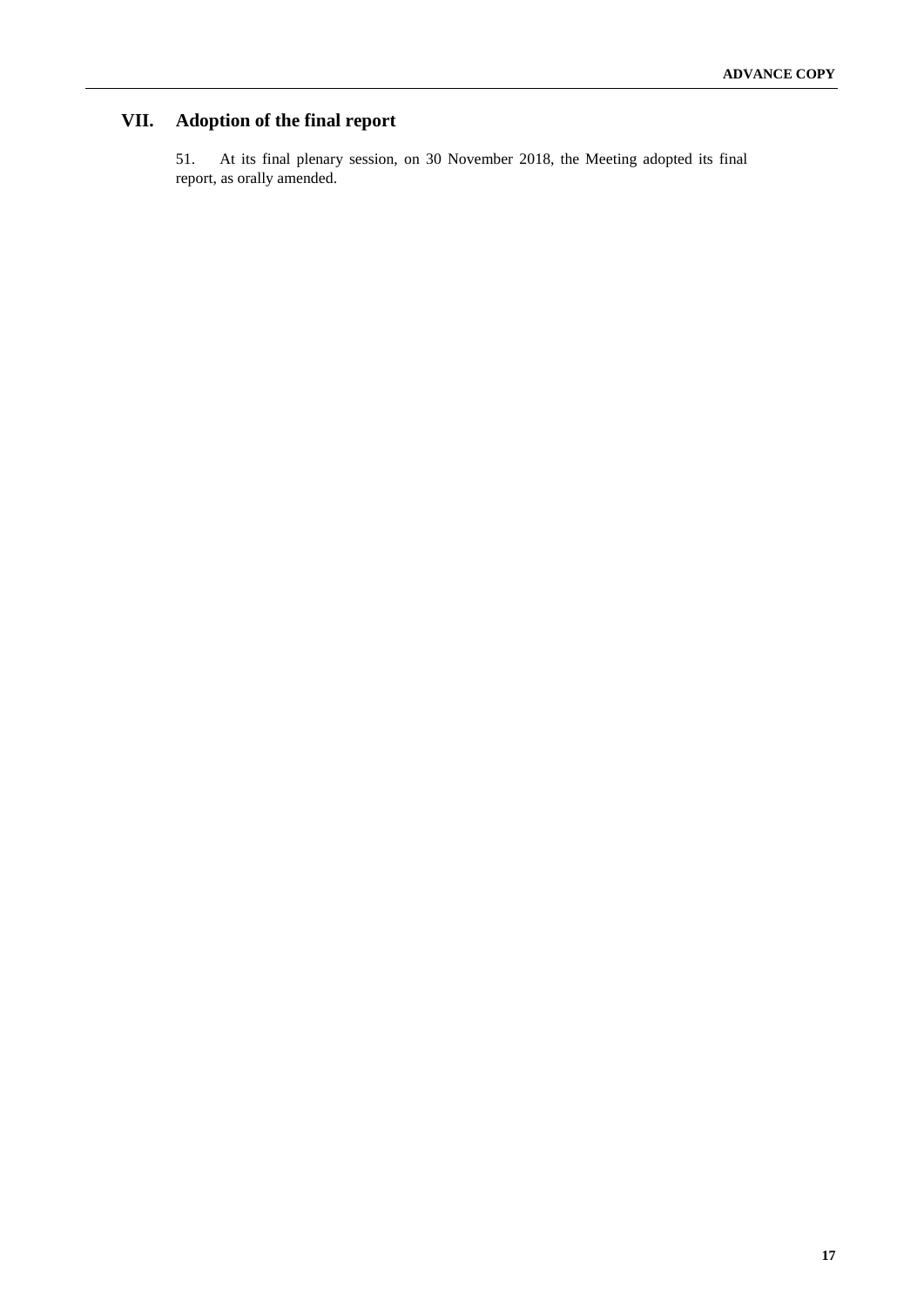### **Annex**

### **List of Documents**

| Symbol                   | Title                                                                                                                                                                                                                     |
|--------------------------|---------------------------------------------------------------------------------------------------------------------------------------------------------------------------------------------------------------------------|
| APLC/MSP.17/2018/1       | Provisional agenda. Submitted by the President                                                                                                                                                                            |
| APLC/MSP.17/2018/2/Rev.1 | Provisional programme of work. Submitted by the<br>President                                                                                                                                                              |
| APLC/MSP.17/2018/3       | Conclusions and recommendations of the<br>Committee on Article 5 Implementation                                                                                                                                           |
| APLC/MSP.17/2018/4       | Conclusions and recommendations. Committee on<br>Victim Assistance                                                                                                                                                        |
| APLC/MSP.17/2018/4/Add.1 | Conclusions and recommendations. Committee on<br>Victim Assistance, Addendum                                                                                                                                              |
| APLC/MSP.17/2018/4/Add.2 | Conclusions and recommendations. Committee on<br>Victim Assistance. Addendum                                                                                                                                              |
| APLC/MSP.17/2018/4/Add.3 | Conclusions and recommendations. Committee on<br>Victim Assistance, Addendum                                                                                                                                              |
| APLC/MSP.17/2018/4/Add.4 | Conclusions and recommendations. Committee on<br>Victim Assistance. Addendum                                                                                                                                              |
| APLC/MSP.17/2018/4/Add.5 | Conclusions and recommendations. Committee on<br>Victim Assistance, Addendum                                                                                                                                              |
| APLC/MSP.17/2018/5       | Conclusions and Recommendations of the<br>Committee on Cooperative Compliance                                                                                                                                             |
| APLC/MSP.17/2018/6       | Conclusions and Recommendations of the<br>Committee on the Enhancement of Cooperation<br>and Assistance                                                                                                                   |
| APLC/MSP.17/2018/7       | Conclusions on the status of implementation of<br>Article 4 (Stockpile Destruction) of the Anti-<br>Personnel Mine Ban Convention. Submitted by the<br>President.                                                         |
| APLC/MSP.17/2018/8       | Status of Universalization of the Anti-Personnel<br>Mime Ban Convention. Submitted by the President                                                                                                                       |
| APLC/MSP.17/2018/9       | Status of Article 7 Reporting. Submitted by the<br>President                                                                                                                                                              |
| APLC/MSP.17/2018/10      | Reflections and understandings on the<br>implementation and completion of Article 5 mine<br>clearance obligations. Submitted by the Committee<br>on Article 5 Implementation                                              |
| APLC/MSP.17/2018/11      | Estimated costs for the Fourth Review Conference<br>of the States Parties to the Convention on the<br>prohibition of the use, stockpiling, production and<br>transfer of anti-personnel mines and on their<br>destruction |
| APLC/MSP.17/2018/2       | Final report                                                                                                                                                                                                              |
| APLC/MSP.17/2018/Add.1   | Financial Predictability and Sustainability of UN<br>Assessed Contributions. Submitted by the<br>President                                                                                                                |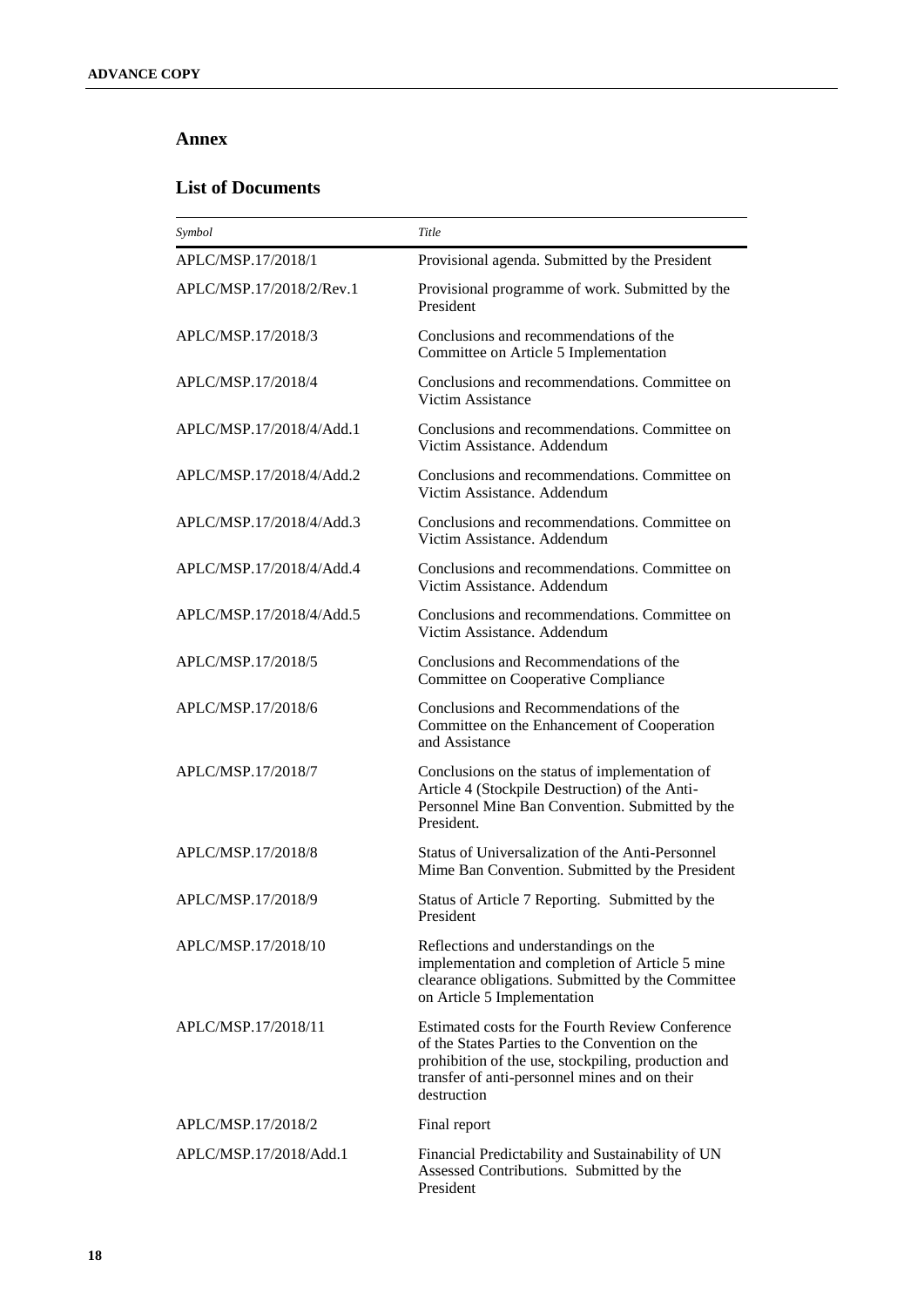| Symbol                  | Title                                                                                                                                                                                                                                                                     |
|-------------------------|---------------------------------------------------------------------------------------------------------------------------------------------------------------------------------------------------------------------------------------------------------------------------|
| APLC/MSP.17/2018/Add.2  | Conclusions and Recommendations of the<br>Committee on Article 5 Implementation.<br>Addendum                                                                                                                                                                              |
| APLC/MSP.17/2018/Add.3  | Interim Report. 2018 Activities, Functioning and<br>Finances of the Anti-Personnel Mine Ban<br><b>Convention Implementation Support Unit</b>                                                                                                                              |
| APLC/MSP.17/2018/Add.4  | Implementation Support Unit 2019 Budget and<br>Work Plan                                                                                                                                                                                                                  |
| APLC/MSP.17/2018/Add.5  | Conclusions and Recommendations of the<br>Committee on Article 5 Implementation.<br>Addendum                                                                                                                                                                              |
| APLC/MSP.17/2018/Add.6  | Trust Fund Implementation Support Unit of the<br>Anti-Personnel Mine Ban Convention (ISU<br>APMBC)                                                                                                                                                                        |
| APLC/MSP.17/2018/Add.7  | Request for extension of the deadline for<br>completing the destruction of anti-personnel mines<br>in accordance with article 5 of the Convention.<br>Executive summary. Submitted by Bosnia and<br>Herzegovina                                                           |
| APLC/MSP.17/2018/Add.8  | Analysis of the request submitted by Bosnia and<br>Herzegovina for an extension of the deadline for<br>completing the destruction of anti-personnel mines<br>in accordance with Article 5 of the Convention.<br>Submitted by the Committee on Article 5<br>Implementation |
| APLC/MSP.17/2018/Add.9  | Request for extension of the deadline for<br>completing the destruction of anti-personnel mines<br>in accordance with article 5 of the Convention.<br>Executive summary. Submitted by Croatia                                                                             |
| APLC/MSP.17/2018/Add.10 | Analysis of the request submitted by Croatia for an<br>extension of the deadline for completing the<br>destruction of anti-personnel mines in accordance<br>with Article 5 of the Convention. Submitted by the<br>Committee on Article 5 Implementation                   |
| APLC/MSP.17/2018/Add.11 | Request for extension of the deadline for<br>completing the destruction of anti-personnel mines<br>in accordance with article 5 of the Convention.<br>Executive summary. Submitted by Cyprus                                                                              |
| APLC/MSP.17/2018/Add.12 | Analysis of the request submitted by Cyprus for an<br>extension of the deadline for completing the<br>destruction of anti-personnel mines in accordance<br>with Article 5 of the Convention. Submitted by the<br>Committee on Article 5 Implementation.<br>Corrigendum    |
| APLC/MSP.17/2018/Add.13 | Request for extension of the deadline for<br>completing the destruction of anti-personnel mines<br>in accordance with article 5 of the Convention.<br>Executive summary. Submitted by Serbia                                                                              |
| APLC/MSP.17/2018/Add.14 | Conclusions and Recommendations of the<br>Committee on Article 5 Implementation.<br>Addendum                                                                                                                                                                              |
| APLC/MSP.17/2018/Add.15 | Request for extension of the deadline for                                                                                                                                                                                                                                 |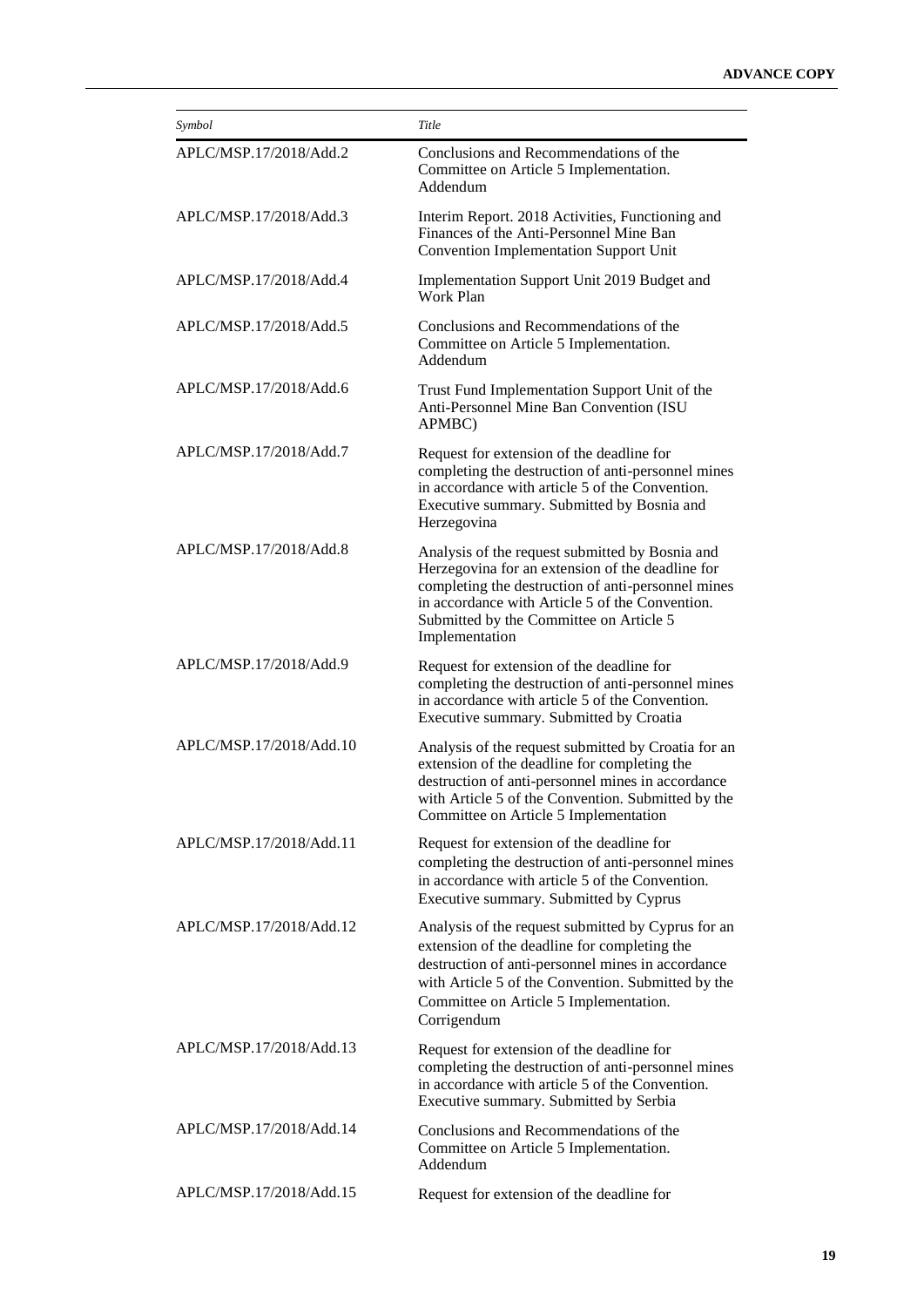| Symbol                         | Title                                                                                                                                                                                                                                                                          |
|--------------------------------|--------------------------------------------------------------------------------------------------------------------------------------------------------------------------------------------------------------------------------------------------------------------------------|
|                                | completing the destruction of anti-personnel mines<br>in accordance with article 5 of the Convention.<br>Executive summary. Submitted by Sudan                                                                                                                                 |
| APLC/MSP.17/2018/Add.16        | Analysis of the request submitted by Sudan for an<br>extension of the deadline for completing the<br>destruction of anti-personnel mines in accordance<br>with Article 5 of the Convention. Submitted by the<br>Committee on Article 5 Implementation                          |
| APLC/MSP.17/2018/Add.17        | Conclusions and Recommendations of the<br>Committee on Article 5 Implementation.<br>Addendum                                                                                                                                                                                   |
| APLC/MSP.17/2018/Add.18        | Conclusions and Recommendations of the<br>Committee on Article 5 Implementation.<br>Addendum                                                                                                                                                                                   |
| APLC/MSP.17/2018/Add.19        | Request for extension of the deadline for<br>completing the destruction of anti-personnel mines<br>in accordance with article 5 of the Convention.<br>Executive summary. Submitted by United<br>Kingdom of Great Britain and Northern Ireland                                  |
| APLC/MSP.17/2018/Add.20        | Analysis of the request submitted by United<br>Kingdom for an extension of the deadline for<br>completing the destruction of anti-personnel mines<br>in accordance with Article 5 of the Convention.<br>Submitted by the Committee on Article 5<br>Implementation              |
| APLC/MSP.17/2018/Add.20/Corr.1 | Analysis of the request submitted by United<br>Kingdom for an extension of the deadline for<br>completing the destruction of anti-personnel mines<br>in accordance with Article 5 of the Convention.<br>Submitted by the Committee on Article 5<br>Implementation. Corrigendum |
| APLC/MSP.17/2018/Add.21        | Conclusions and Recommendations of the<br>Committee on Article 5 Implementation.<br>Addendum                                                                                                                                                                                   |
| APLC/MSP.17/2018/Add.22        | Request for extension of the deadline for<br>completing the destruction of anti-personnel mines<br>in accordance with article 5 of the Convention.<br>Executive summary. Submitted by Ukraine                                                                                  |
| APLC/MSP.17/2018/Add.23        | Analysis of the request submitted by Ukraine for<br>an extension of the deadline for completing the<br>destruction of anti-personnel mines in accordance<br>with Article 5 of the Convention. Submitted by the<br>Committee on Article 5 Implementation                        |
| APLC/MSP.17/2018/Add.24        | Analysis of the request submitted by Serbia for an<br>extension of the deadline for completing the<br>destruction of anti-personnel mines in accordance<br>with Article 5 of the Convention. Submitted by the<br>Committee on Article 5 Implementation                         |
| APLC/MSP.17/2018/INF.1         | List of Participants                                                                                                                                                                                                                                                           |
| APLC/MSP.17/2018/MISC.1        | Provisional List of Participants                                                                                                                                                                                                                                               |
| APLC/MSP.17/2018/MISC.2        | Explanation of Position on the "State of Palestine".<br>Submitted by Australia, Canada, Czech Republic,<br>Germany and Netherlands                                                                                                                                             |